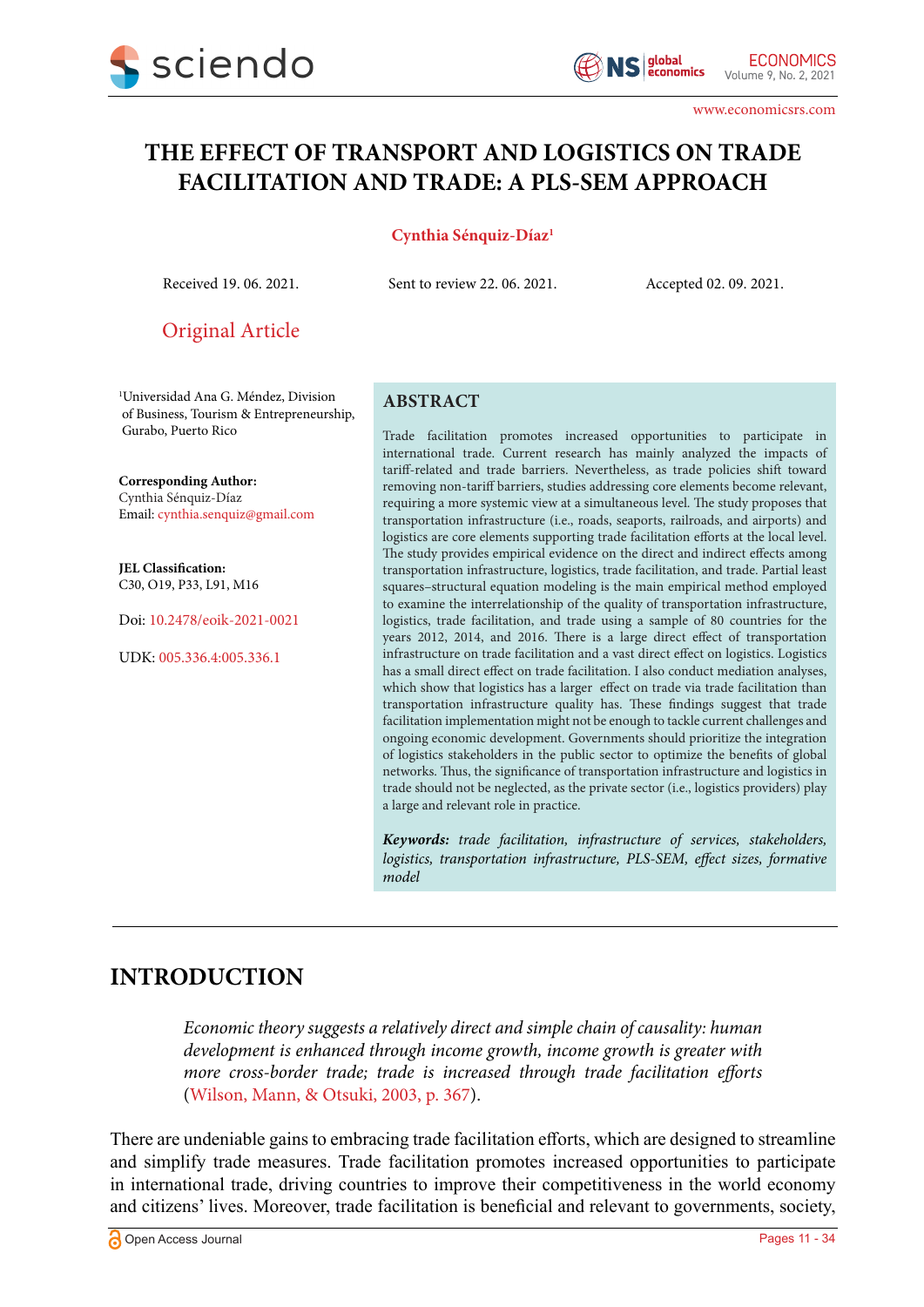and related stakeholders ([Grainger, 2011](#page-19-0)). The implementation and further development of trade facilitation will depend on coordinated efforts to provide a better trade-related environment based on services and strategies.

 Research on trade facilitation has been devoted to analyzing the impacts of tariff-related and trade barriers, mostly employing the gravity model ([Marquez-Ramos, Martínez-Zarzoso, &](#page-20-0) [Suárez-Burget, 2012; Wilson, Mann, & Otsuki, 2005; Yadav, 2014](#page-20-0)). Nevertheless, as trade policies shift toward removing non-tariff barriers, studies addressing core elements become relevant, demanding a more comprehensive and systemic view. In this sense, many trade obstacles, such as customs clearance delays and inefficiency of infrastructure services, can negatively impact market access, making policies essential for trade advancement facilitation ([Hoekman & Nicita, 2010](#page-19-0)) in an integrated framework. This fact has underpinned many of the attempts to forge global trade agreements, from the Doha Round of the World Trade Organization (WTO) launched in 2001, to the Trade Facilitation Agreement reached by WTO members in 2017. As a result, government reforms and trade agreements have reduced barriers to cross-border goods flows, leading to greater global integration ([Hoekman & Nicita, 2010](#page-19-0)) but adding immediate challenges that have not yet been sufficiently discussed even in the Trade Facilitation Agreement of 2017. This study assumes that transportation infrastructure (i.e., roads, seaports, railroads, and airports) and logistics are core elements supporting trade facilitation for successful trade at the local level. The quality of transportation infrastructure aids the arrangement of global production networks in dealing with worldwide markets [\(Hummels, 2007](#page-19-0)). Transportation infrastructure supports economic growth and development by increasing trade and promoting electronic governance, connectivity, and simplification ([UNCTAD, 2016](#page-21-0)). On the one hand, transportation infrastructure has been widely analyzed from a cost and distance perspective. Moreover, the urge to reduce distances through infrastructure development has encouraged public spending on transportation projects. On the other hand, logistics has been largely explored from a microeconomic perspective, focusing on businesses' cost control and customer service, and has seldom been examined at the country level in trade facilitation research. The present study aims to fill this research gap. Furthermore, there is a lack of studies examining the impacts of transportation infrastructure, logistics, and trade facilitation in trade using complex relationships simultaneously. The purpose of this study is to measure the direct and indirect effects among transportation infrastructure, logistics, trade facilitation, and trade based on a sample of 80 countries for the years 2012, 2014, and 2016. The research employs partial least squares (PLS) with structural equation modeling (SEM), allowing simultaneous and complex analyses. Hence, integrating separate components (i.e., transportation infrastructure and logistics) is expected to provide a better means of assessing firms' performance in global markets with government assistance.

### **1. THEORETICAL FRAMEWORK**

This research is based on the social capital literature and is informed by the resourcebased view (RBV), stakeholder theory, and resource dependence (RD) theory. The RBV describes the proper allocation and use of resources within a network. In this context, the assets from the transportation industry and soft resources from the logistics sector should be combined to expand possibilities for economies to trade in global markets [\(Sénquiz-Díaz, 2021a; Yang & Lirn, 2017\)](#page-21-0) once identified and properly allocated. Stakeholder theory supports the interdependency of different actors and sectors taking part in trade exchanges, in which local coordination affects countries' integration in the global economy. Lastly, the RD theory adds to the strategic thinking associated with forming network ties to increase the significance and optimal use of different resources.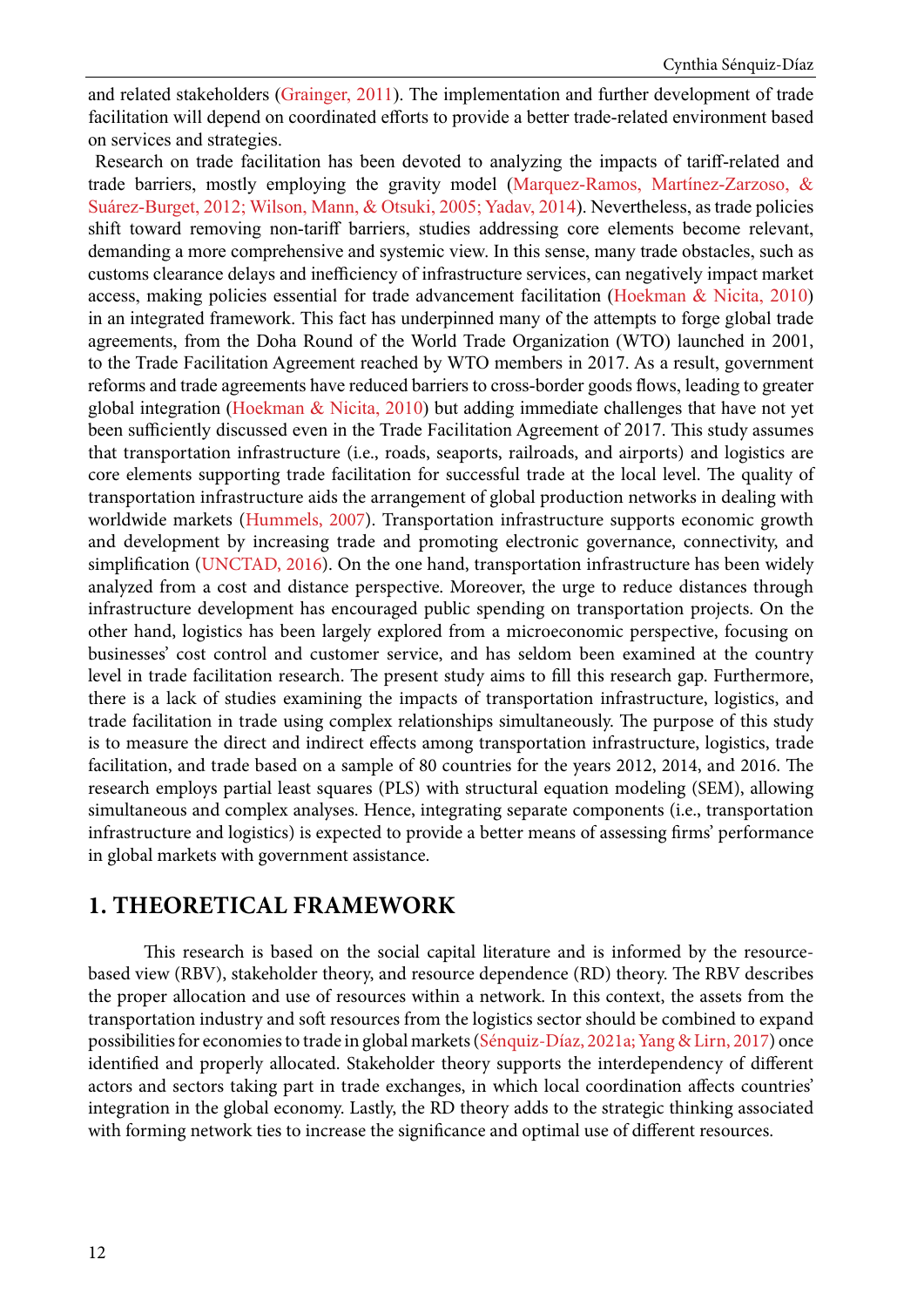## **2. LITERATURE VIEW**

#### **2.1. TRADE**

Trade is essential for supporting economic development and setting harmonious relations between nations (WTO, n.d.). As such, it involves transactions for flows between markets [\(Rodrigue & Comtois, 2017\)](#page-21-0). These activities depend on a country's openness and size, typically measured as the total value of exports and imports (goods and services) to gross domestic product (GDP) ([Kuznets, 1959](#page-20-0)). Previous research has revealed several perspectives on how trade activities, particularly imports of certain commodities, affect the economy's productivity. For example, Lee (1995) verified the importance of less developed nations having less costly capital goods, as it increases productivity based on national price disparities. [Herzer \(2007\)](#page-19-0) showed that in Chile, a 1% increase in capital goods led to a 0.16% gain in productivity, whereas a 1% increase in intermediate imports boosted productivity by 0.047%. [Veeramani \(2008\)](#page-22-0) concluded that the source of capital and intermediate goods imports matters for productivity. The findings underline the significance of imports from wealthier countries and their impact on long-run growth because of knowledge diffusion. Enterprise leaders decide what to produce and which goods to trade across borders. The government motivates these decisions when embracing different means of trade facilitation. In every business decision, a network in a country is impacted, including the final customers and citizens of local countries. These trade-related activities impact the competitiveness levels of countries [\(Mann, 2012\)](#page-20-0). In this sense, firms are prompted to import capital and intermediate goods [\(International Trade Forum, 2013\)](#page-19-0). However, trade barriers in economies and slowing global trade may discourage goods investment, such as in low-income nations, when integration is critical for decreasing the relative price of such investments [\(Lian, Novta, Pugacheva, Timmer, & Topalova,](#page-20-0)  [2019\)](#page-20-0). This scenario could be problematic, as economies may rely on goods exchanges for (1) development and living enhancement and (2) domestic revenue generation ([Hausman, Lee, &](#page-20-0)  [Subramanian, 2013](#page-20-0)).

#### **2.2. TRADE FACILITATION**

Economic and trade perspectives provide a framework for understanding why countries should trade even for the goods they can create. Comparative and absolute advantage theories provide the foundations to sustain a country's opening to foreign markets, stimulating domestic firms to increase productivity ([Hill, 2011](#page-20-0)), which may benefit regions [\(Helpman & Krugman,](#page-19-0)  [1989\)](#page-19-0). A current challenge in countries is managing exogenous and endogenous factors that impact trade-related costs ([UNCTAD, 2016\)](#page-22-0). While the former is beyond a country's control, the latter is inextricably linked to the country's domestic policies ([UNCTAD, 2016](#page-22-0)). Previous research shows that reducing trade barriers positively impacts countries. [Zhang, Li, Yu, and Cheng](#page-22-0)  [\(2019\)](#page-22-0) indicated that the simplicity of customs processes favors a country's efficiency. Tariffs and the burden of customs procedures have proven to have a detrimental influence on commerce. Inefficient export and import procedures, for example, and excessive red tape raise the cost of doing business in countries ([International Trade Forum, 2013](#page-19-0)). Furthermore, a country's lack of transparency on document compliance lengthens the projected delivery time. Errors in shipping document declarations contribute to the time required for customs clearance, motivating traderelated corruption to minimize these delays ([UNCTAD, 2016](#page-22-0)). Moreover, the availability and adoption of technology opens new avenues for increasing the number of export items. For example, [Freund and Weinhold \(2004\)](#page-19-0) showed that a 10% increase in a country's web hosts is correlated with a 10% increase in exports. The prevalence of non-tariff barriers has been shown to have a positive and significant effect on facilitating trade. However, current research produces mixed findings. For example, [Hoekman and Nicita \(2008\)](#page-20-0) showed that non-tariff barriers restrict trade, particularly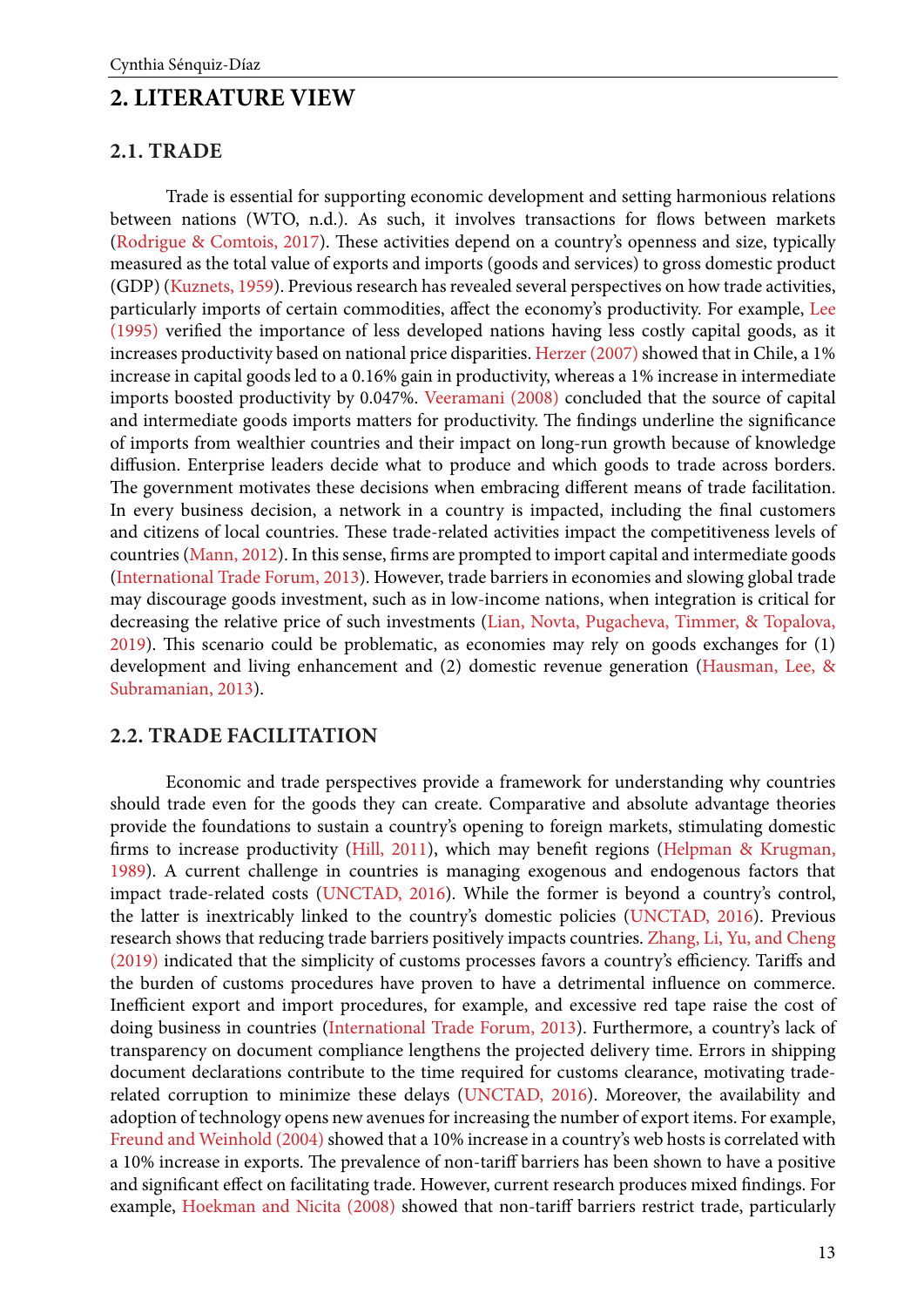for lower-income economies. By contrast, [Cipollina and Demaria \(2020\) s](#page-19-0)uggested that nontariff barriers could enhance trade in some countries but may incur additional costs, detracting from such opportunities. Trade facilitation execution has proved its purpose in other sectors. For example, the [OECD \(2020\)](#page-21-0) indicated that global health events, such as the COVID-19 pandemic, stress the significance of trade facilitation measures to ensure smooth movements of products. However, current constraints regarding cargo shipping, social interaction, limited personnel, and access to possible contaminated areas have raised freight costs and negatively impacted timely deliveries. This situation may jeopardize businesses worldwide, particularly small and mediumsized enterprises, which may be more dependent on trading exchanges, especially imports.

Based on the discussion, the following hypothesis is proposed.

H1: Trade facilitation implementation have a positive effect on trade.

### **2.3. QUALITY OF TRANSPORTATION INFRASTRUCTURE**

Transportation infrastructure is an essential component of an economy regarding opportunities for trading goods. It describes common physical assets, such as roads, ports, airports, and railroads [\(Skorobogatova & Kuzmina-Merlino, 2017](#page-21-0)). Their quality lays the basis for a country's international competitiveness ([Lakshmanan, 2008; OECD, 2013](#page-20-0)) and better integration into the global economy and development [\(Portugal-Pérez & Wilson, 2010](#page-21-0)). For the purpose of the study, quality of transportation infrastructure, transport and transportation are interchangeable concepts. Previous research has emphasized the significance of transportation infrastructure quality in logistics. [Korinek and Sourdin \(2011\)](#page-20-0) indicated that high-quality infrastructure influences logistics performance, whereby economies with lower quality infrastructure may benefit from incremental development. Developing economies seem to be a good example of how much governments rely on these infrastructure qualities. For example, according to [Lean, Huang, and Hong \(2014\),](#page-20-0) China constantly invests in physical infrastructure with the aim of boosting exports and imports. The authors showed the urgent need to develop the logistics sector, including by improving regulations, considering relevant logistics factors, and developing logistics professionals' capabilities. A network of services, in high demand for many cross-border transactions, is necessary mainly to complete production and in recent years has been a critical feature of the international economy ([Saslavsky](#page-21-0) [& Shepherd, 2014](#page-21-0)). Therefore, trade facilitation efforts might not be sufficient to increase trade opportunities. The quality of transportation infrastructure is essential for trade facilitation and trade, as shown by [Portugal-Pérez and Wilson \(2010\)](#page-21-0); the research focus is on the quantification of effects due to the integrated infrastructure of services and not on causation between increases in trade and transportation. Moreover, the interdependence of these assets within infrastructure provision is irrelevant if operators do not support the gains of trade facilitation and exchanges ([Kodongo & Ojah, 2016\)](#page-20-0).

Based on the literature, the following hypotheses are proposed.

H2: The quality of transportation infrastructure has a positive effect on logistics.

H3: The quality of transportation infrastructure has a positive effect on trade facilitation.

H4: The quality of transportation infrastructure has a positive effect on trade.

H5: The quality of transportation infrastructure positively influences the relationship between trade facilitation and trade.

### **2.4. LOGISTICS**

"Better logistics performance is associated with trade expansion, export diversification, ability to attract foreign direct investment, and economic growth" ([Kunaka, Mustra, & Saez, 2013,](#page-20-0)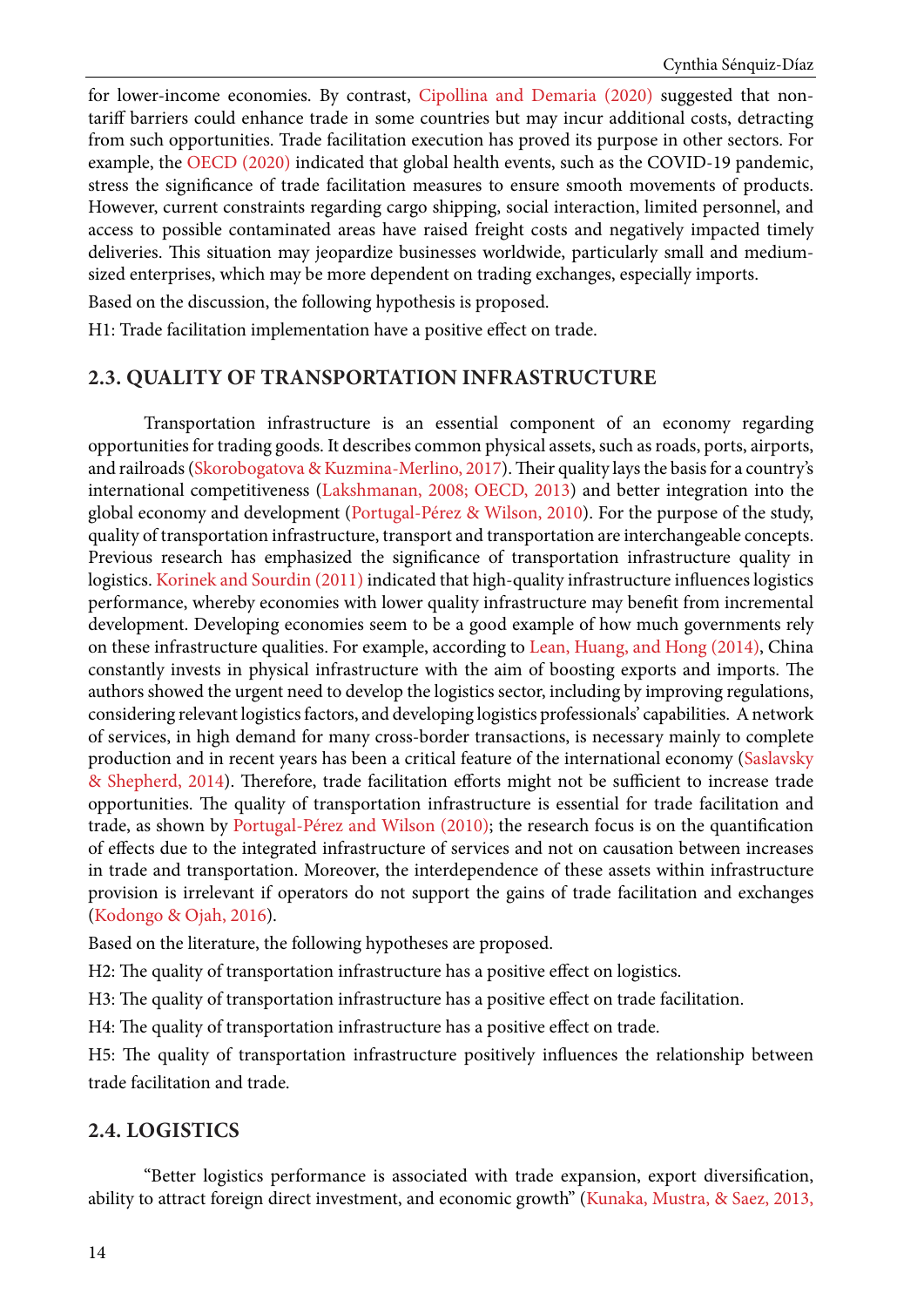[p. 5](#page-20-0)). Meanwhile, inefficient logistics services interfere with the facilitation of trading by incurring additional time and costs ([Korinek & Sourdin, 2011](#page-20-0)), and thereby adversely influencing the business use of transportation assets for a country's development and growth ([Limão & Venables, 2001\)](#page-20-0). For this study, logistics and logistics performance are interchangeable concepts. Previous studies have concluded that logistics performance is critical for increasing competitiveness. [Gani \(2017\),](#page-19-0) for example, demonstrated a considerable impact of logistics performance, primarily on exports and partially on imports of products and services. His findings highlight speed and quality of service as facilitators of higher imports and a strong linkage between logistics performance and exports, implying that enhanced logistics performance increases global trade. [D'Aleo and Sergi \(2017\)](#page-19-0) provided evidence that logistics performance has a favorable and direct impact on expansion of exports in Europe. [Munim and Schramm \(2018\)](#page-21-0) explored the role of logistics in seaborne trade and concluded that greater levels of logistics performance would increase trade. [Behar, Manners,](#page-19-0)  [and Nelson \(2013\)](#page-19-0) provided evidence that export logistics enhanced exports of developing countries while [Sénquiz-Díaz \(2021b\) s](#page-21-0)howed that logistics is a significant component of exports from developing countries. Logistics has a considerable impact on the facilitation of international commerce. It improves the country-to-country connections between foreign and domestic markets [\(Arvis et al., 2018\)](#page-19-0). In addition, [Martí, Puertas, and García \(2014\)](#page-21-0) found that nations that improve their logistics efficiency and performance also increase their trade, based on data from economies with a maritime border between 2005 and 2010. [Hoekman \(2012, par. 1\)](#page-20-0) stated that "even if tariffs on export markets are zero if firms in a country confront high cost and inefficient logistics, they will not be able to compete with firms that benefit from an efficient logistics environment."

The following hypotheses are proposed.

H6: Logistics has a positive effect on trade facilitation.

H7: Logistics has a positive effect on trade.

H8: Logistics positively reinforces the relationship between trade facilitation and trade.

Figure 1 presents the conceptual model developed based on the direct hypotheses. Figures 2 and 3 present the research models for the proposed indirect hypotheses (H5 and H8).



**Figure 1.** Conceptual model—Direct hypotheses.

Source: Author's elaboration.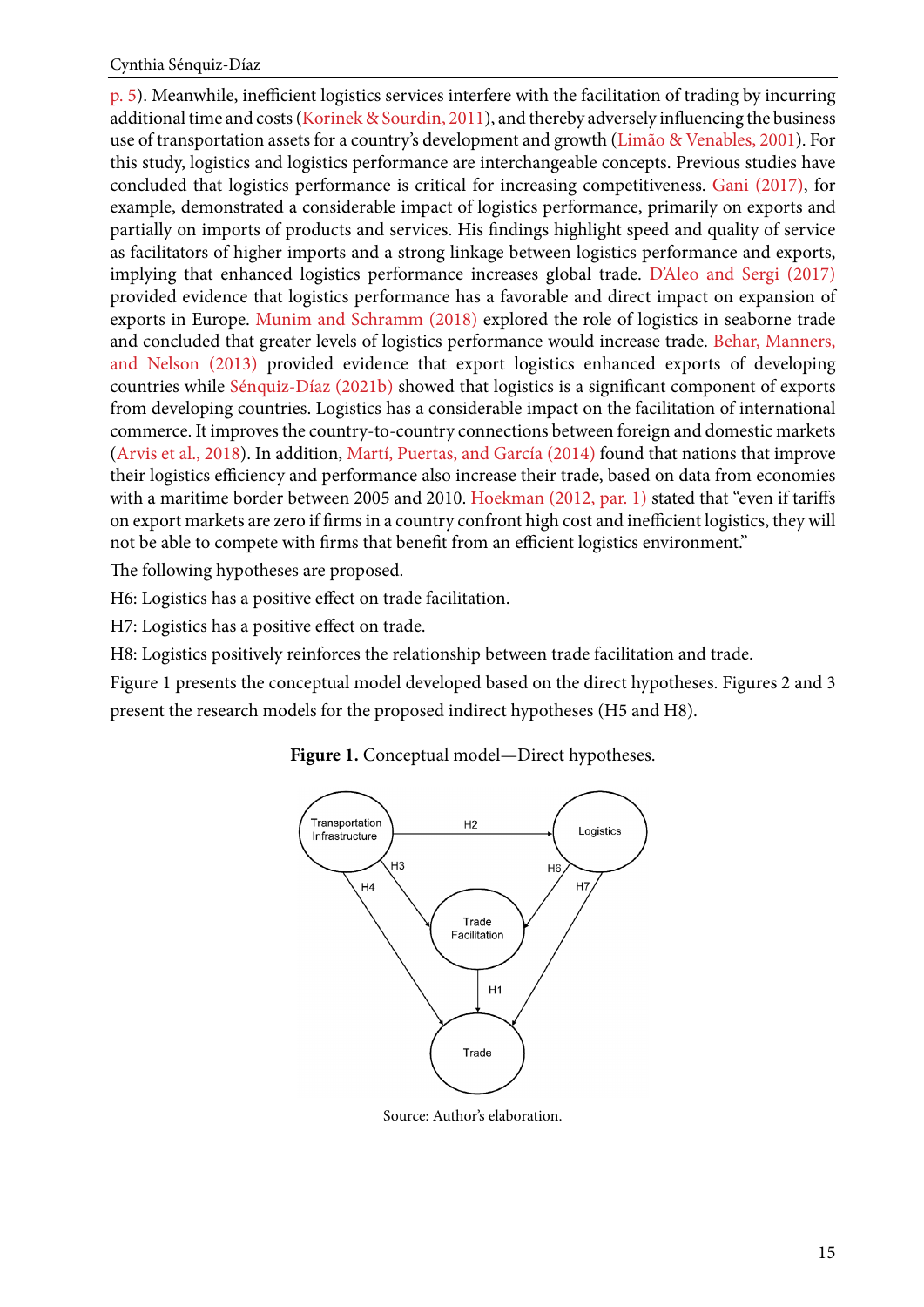Figure 2. Conceptual model—Indirect hypothesis (H5).



Source: Author's elaboration.

**Figure 3**. Conceptual model—Indirect hypothesis (H8)



Source: Author's elaboration.

### **3. DATA AND METHODS**

The study has an experimental design based on secondary data from 80 countries for 2012, 2014, and 2016. The multiple indicators were used to form the latent constructs. The main criteria for selecting the countries were data availability. Appendix 1 shows a list of the countries. Transportation infrastructure quality is the only exogenous construct in the model formed by the quality of the most common freight modes (i.e., roads, ports, airports, and railroads). The data are derived from the Global Competitiveness Report (GCR) issued by the World Economic Forum (WEF) following the work of [Portugal-Pérez and Wilson \(2010\) and Sénquiz-Díaz \(2021a\).](#page-21-0) The global indicators employed for the redundancy analysis were obtained from the GCR. Trade facilitation data were also derived from the GCR as well as the Global Enabling Trade Report (GETR), which is also issued by the WEF. The GETR provides information on openness to foreign markets. Its utilization in this research is partially based on [Portugal-Pérez and Wilson \(2010\),](#page-21-0) with extended indicators ([Sénquiz-Díaz, 2021c](#page-21-0)). Logistics data were obtained from the biennial World Bank (WB) Logistics Performance Index (LPI), which comprises the average of six dimensions: (1) customs efficiency, (2) infrastructure, (3) international shipments, (4) logistics competencies, (5) tracking and tracing, and (6) timeliness. The LPI is based on a Likert questionnaire of private freight forwarders and shippers in nations that currently use shared transportation assets. The endogenous variable, trade, was proxied by exports of goods to GDP (ExGDP) following [Munemo,](#page-21-0) [Bandyopadhyay, and Basistha \(2006\) a](#page-21-0)nd imports of intermediate and capital goods-to-GDP (MincGDP) following [Fernández-Núñez, Maesso, and Márquez \(2017\) and Herzer \(2007\).](#page-19-0) Trade figures were drawn from the World Integrated Trade Solution, while GDP figures were obtained from the WB. Trade in services was excluded, as the study focuses on the cross-border movements of physical goods, aligning with the [United Nations \(2013\).](#page-21-0) These figures were transformed into natural logarithms (ln). Trade facilitation research advocates the use of latent constructs and a variety of indicators. Hence, this study employed PLS-SEM ([Ringle, Wende, and Becker, 2015\)](#page-21-0), which is a novel method in trade facilitation research. PLS-SEM is useful because it (1) permits multivariate analysis to identify effects concurrently and (2) handles non-normal data effectively ([Hair, Hult, Ringle, & Sarstedt, 2017](#page-19-0)). Its selection was motivated by the opportunity to observe the interaction of several components at a more complex level. The structural model assumes a formative measurement following the theoretical and empirical guidelines suggested by [Coltman,](#page-19-0)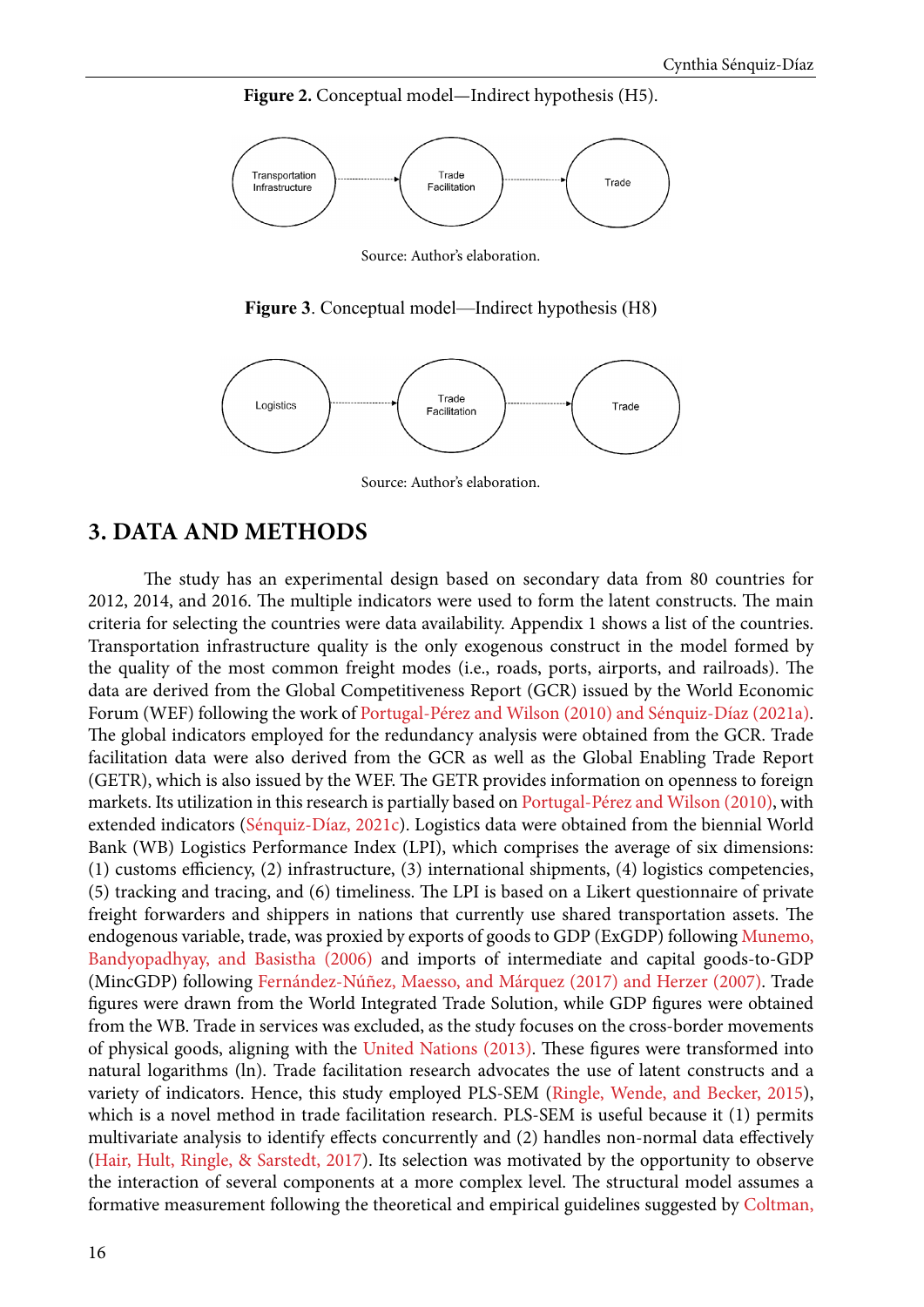[Devinney, Midgley, and Venaik \(2008\),](#page-19-0) subjected to validity confirmation ([Hair et al., 2017](#page-19-0)). In addition, the mediation analysis suggested by [Zhao, Lynch, and Chen \(2010\) and Hair et al. \(2017\)](#page-19-0) was used to examine the indirect effects of transport and logistics, as suggested by H5 and H8. Appendix 2 summarizes the latent constructs with formative indicators, abbreviations, and data sources.

# **4. RESULTS**

Table 1 displays the summary statistics for the research variables for the 80 sample countries. Overall, countries seem to make similar trade facilitation efforts. The findings suggest there are economies with a more complex tariff structure that show interest in participating in foreign markets. In addition, export-led orientation is a strategy for some countries, while it is common for countries to import capital and intermediate goods.

|         | Indicators | Mean    | Median  | <b>SD</b> | Min     | Max  | <b>Skewness</b> | Excess<br>Kurtosis |
|---------|------------|---------|---------|-----------|---------|------|-----------------|--------------------|
| Qtransp | qrds       | 4.19    | 4.10    | 1.17      | 2.00    | 6.30 | 0.10            | $-1.19$            |
|         | qprts      | 4.32    | 4.40    | 1.11      | 1.30    | 6.80 | $-0.05$         | $-0.45$            |
|         | qarps      | 4.67    | 4.60    | 1.00      | 2.20    | 6.65 | $-0.05$         | $-0.91$            |
|         | qrrs       | 3.54    | 3.35    | 1.32      | 1.20    | 6.70 | 0.43            | $-0.62$            |
| Logp    | log        | 3.18    | 3.16    | 0.56      | 1.85    | 4.23 | $-0.01$         | $-0.98$            |
| Trafa   | tarcom     | 4.72    | 4.90    | 1.51      | 1.70    | 7.00 | 0.01            | $-1.56$            |
|         | govpol     | 4.29    | 4.20    | 0.80      | 2.50    | 6.20 | 0.34            | $-0.40$            |
|         | opfor      | 4.51    | 4.50    | 0.56      | 2.70    | 5.75 | $-0.59$         | 0.34               |
|         | nontar     | 4.43    | 4.45    | 0.52      | 2.60    | 5.80 | $-0.27$         | 0.71               |
|         | custpr     | 4.31    | 4.30    | 0.82      | 2.00    | 6.20 | 0.01            | $-0.49$            |
|         | techab     | 4.81    | 4.80    | 0.70      | 3.40    | 6.15 | 0.05            | $-0.98$            |
| Trd     | LnXGDP     | $-1.73$ | $-1.67$ | 0.85      | $-3.76$ | 0.55 | 0.04            | $-0.48$            |
|         | LnMincGDP  | $-2.03$ | $-2.10$ | 0.70      | $-3.72$ | 0.55 | 0.55            | 0.66               |

Table 1. Summary statistics of variables.

Table 1. qtransp (quality of transportation infrastructure), qrds (quality of roads), qprts (quality of ports), qarps (quality of airports), qrrs (quality of railroads), logp (logistics performance), log (logistics), trafa (trade facilitation), tarcom (tariff complexity), govpol (government policymaking), opfor (openness to foreign markets), nontar (prevalence of trade barriers), custpr (customs procedures), techab (technology absorption), trd (trade), LnXGDP (exports of goods to GDP), LnMincGDP (imports of intermediate and capital goods to GDP)

Source: Author's calculation based on secondary data. SD, standard deviation, n = 80 countries.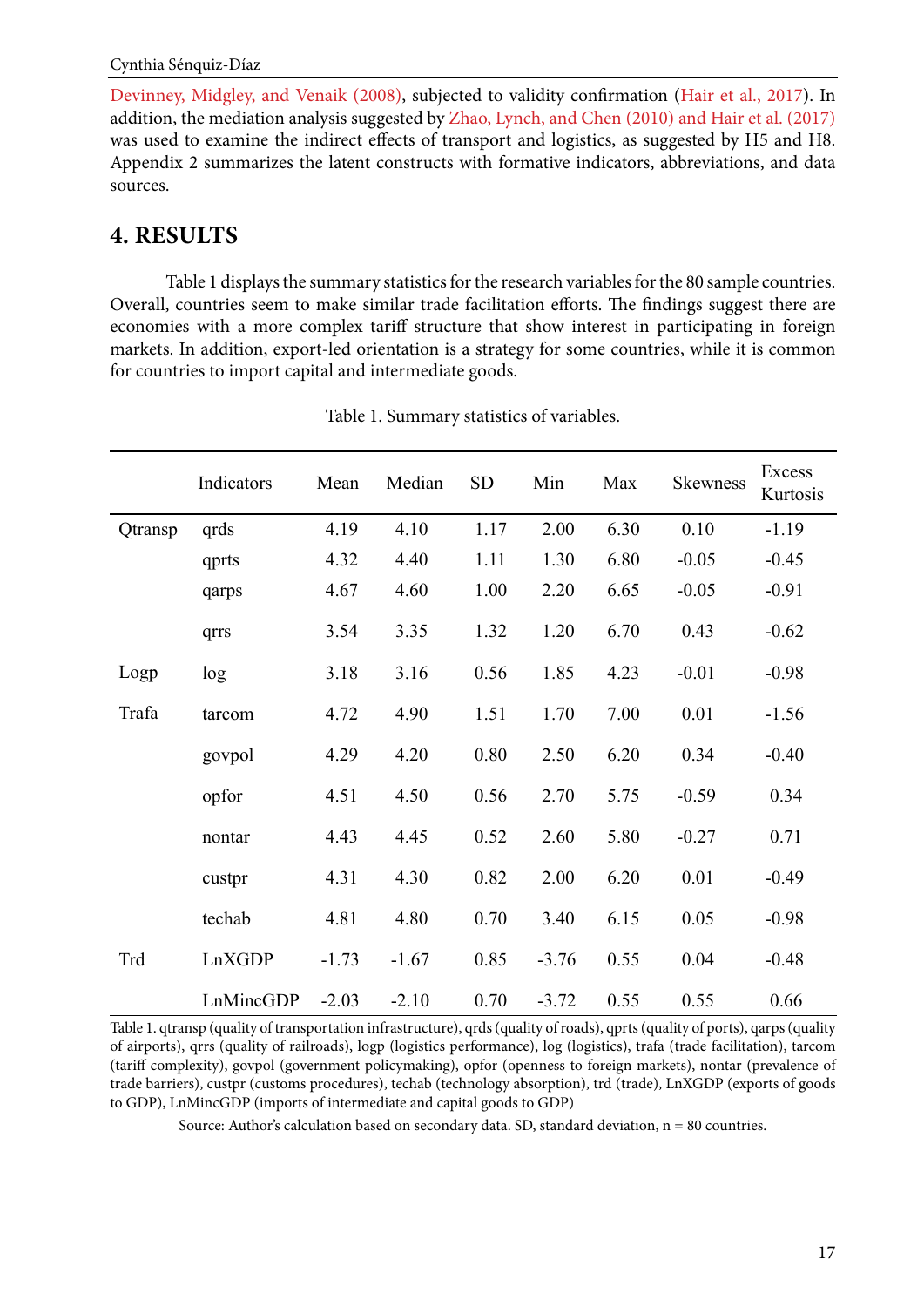## **4.1. STRUCTURAL EQUATION MODELING**

The structural equation modeling is based on theory, the features of which are shown in Figure 4. The circles represent constructs or latent variables, and their values reflect the variation explained by other latent variables using the SEM methodology (R2). The arrows connecting one construct to another represent the route coefficient (B), which estimates the constructs' direction, strength, and significance. The formative measurement is represented by arrows entering the corresponding construct. Finally, the rectangles represent formative indicators whose values contribute to understanding the construct, as they are not interchangeable.



**Figure 4.** PLS-Algorithm—Model estimation.

Figure 4. qtransp (quality of transportation infrastructure), qrds (quality of roads), qprts (quality of ports), qarps (quality of airports), qrrs (quality of railroads),logp (logistics performance), log (logistics), trafa (trade facilitation), tarcom (tariff complexity), govpol (government policymaking), opfor (openness to foreign markets), nontar (prevalence of trade barriers), custpr (customs procedures), techab (technology absorption), trd (trade), LnXGDP (exports of goods to GDP), LnMincGDP (imports of intermediate and capital goods to GDP)

Source: Author's calculation based on secondary data.

Notes: The model converged at 12 iterations (300 max) with a stop criterion  $10^{-7}$  confirming the sample adequacy and enough variability of the data (Hair et al., 2017).

### **4.2. STRUCTURAL MODEL—OUTER ASSESSMENT**

Confirmatory tetrad analysis (CTA-PLS) is used to empirically support the foundations of formative constructs with a minimum of four indicators [\(Hair, Risher, Sarstedt, & Ringle, 2019\)](#page-19-0). Furthermore, based on the idea of tetrad connections between pairs of covariances, the CTA-PLS enables the evaluation of causal effects [\(Hair et al., 2017](#page-19-0)). Table 2 shows that the tetrads were significantly different from zero for Qtransp and Trafa, leading to a more accurate model setup ([Hair et al., 2017, 2019\)](#page-19-0).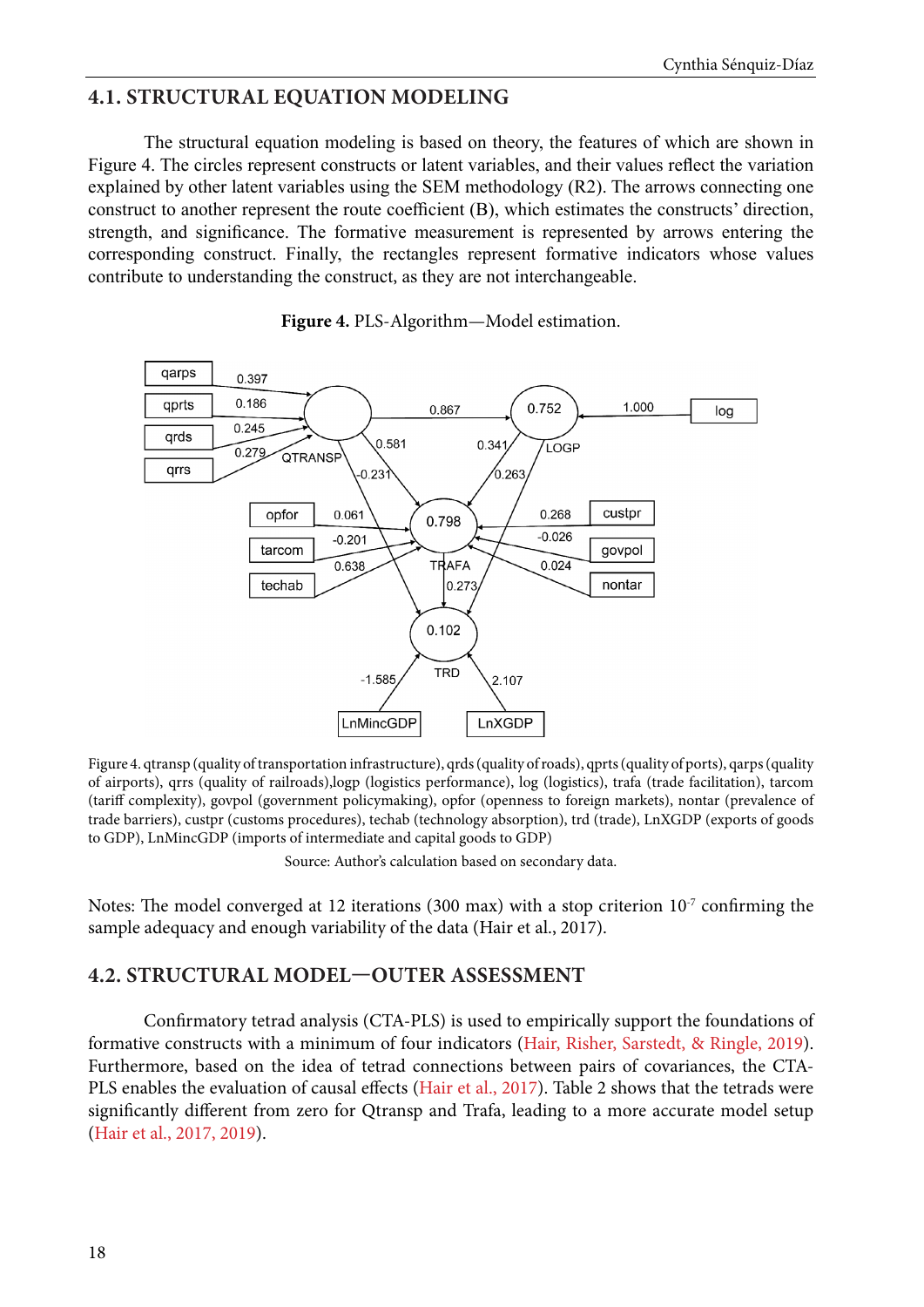| Construct | Tetrad                            | Sample  | <b>SD</b> | T-statistic |
|-----------|-----------------------------------|---------|-----------|-------------|
| Qtransp   | 1. qarps, qprts, qrds, qrrs       | 0.17    | 0.05      | $3.43***$   |
|           | 2. qarps, qprts, qrrs, qrds       | 0.15    | 0.05      | $3.07***$   |
| Trafa     | 4. custpr, govpol, nontar, tarcom | $-0.04$ | 0.02      | $2.30**$    |
|           | 6. custpr, nontar, tarcom, govpol | 0.04    | 0.01      | $2.93***$   |
|           | 7. custpr, govpol, nontar, techab | $-0.02$ | 0.01      | $3.06***$   |
|           | 10. custpr, govpol, opfor, tarcom | $-0.09$ | 0.02      | $4.06***$   |

| Table 2. CTA results. |  |
|-----------------------|--|
|-----------------------|--|

Table 2. qtransp (quality of transportation infrastructure), qrds (quality of roads), qprts (quality of ports), qarps (quality of airports), qrrs (quality of railroads), trafa (trade facilitation), tarcom (tariff complexity), custpr (customs procedures), govpol (government policymaking), nontar (prevalence of trade barriers), opfor (openness to foreign markets), techab (technology absorption)

Source: Author's calculation based on secondary data. SD, standard deviation \*\* and \*\*\* represent significance at the 5% and 1% level, respectively.

Convergent validity of transportation infrastructure and trade facilitation was performed to verify their adequacy on the formative measurement model. The redundancy analysis was carried out; it requires a global indicator to convey the essence of the formative construct structure ([Cheah,](#page-19-0)  [Sarstedt, Ringle, Ramayah, & Ting, 2018; Sarstedt, Wilczynski, & Melewar, 2013](#page-19-0)), which is confirmed when  $B \ge 0.70$ . As shown in Figures 5 and 6, the convergent validity for Qtransp and Trafa is evident.

#### **Figure 5.** Convergent validity—Qtransp.



Figure 5. qtransp (quality of transportation infrastructure), qarps (quality of airports), qprts (quality of ports), qrds (quality of roads), qrrs (quality of railroads), qtransp\_G (quality of transportation infrastructure global), infraov (infrastructure overall)

Source: Author's calculation based on secondary data.

Notes: The global item employed follows Sénquiz-Díaz (2021a) and is, "How do you assess your country's general state of infrastructure? [1 = extremely underdeveloped, 7 = extensive and efficient]"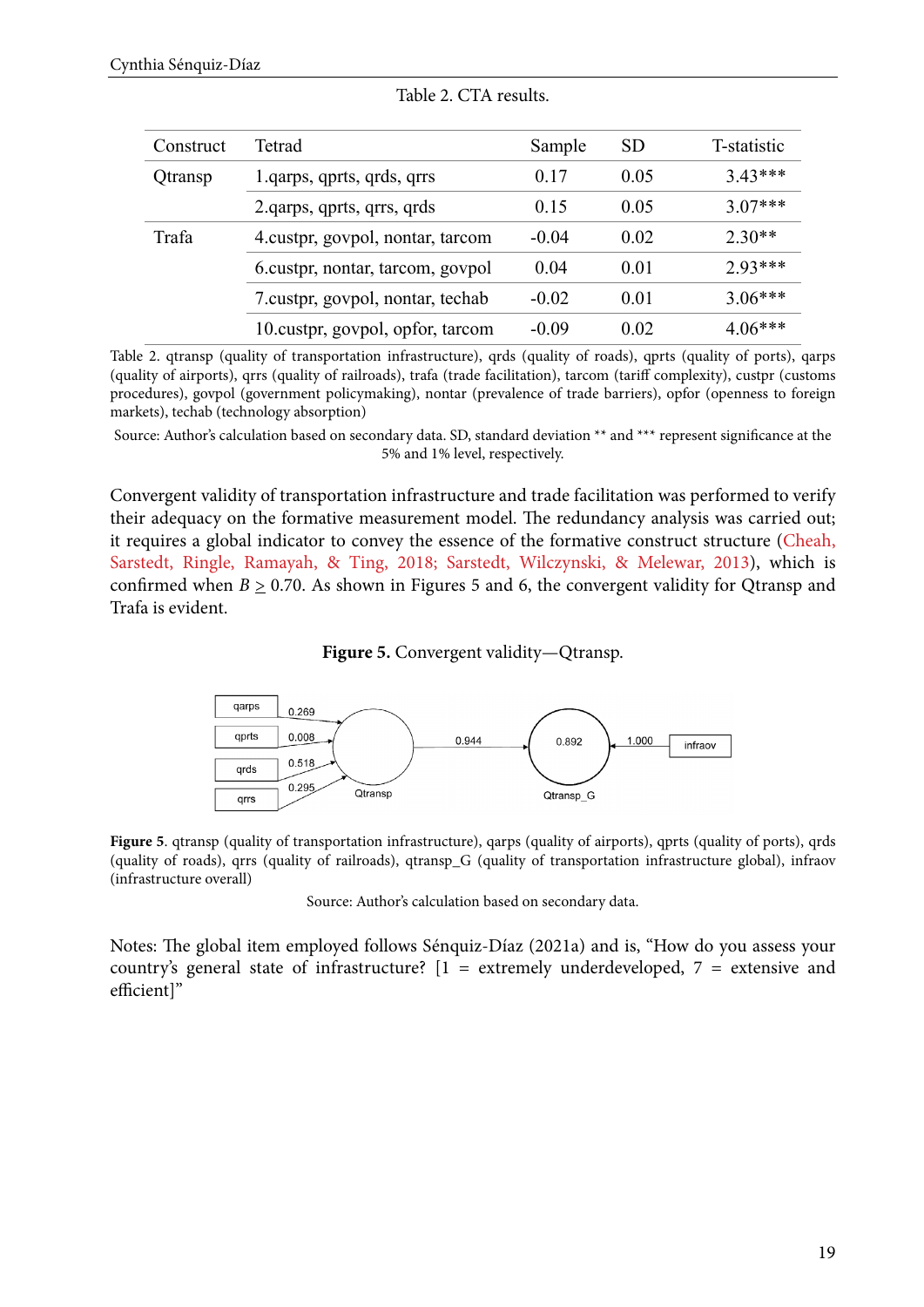Figure 6. Convergent validity—Trafa.



Figure 6. trafa (trade facilitation), custpr (customs procedures), govpol (government policymaking), nontar (prevalence of trade barriers), opfor (openness to foreign markets), tarcom (tariff complexity), techab (technology absorption) Source: Author's calculation based on secondary data.

Notes: The global item used follows UNCTAD (2016) and is, "In your country, how efficiently does the government spend public revenue?  $[1 =$  extremely inefficient,  $7 =$  extremely efficient in providing services and public goods]"

Cross-loadings were used to examine an item's correlation with the constructs ([Lowry & Gaskin,](#page-20-0) [2014\)](#page-20-0). Table 3 shows the item's cross-loadings, showing the strongest relationship with constructs, and confirming the discriminant validity of the research variables.

|           | Qtransp | Trafa   | Logp    | Trd     |  |
|-----------|---------|---------|---------|---------|--|
| Qarps     | 0.94    | 0.82    | 0.81    | 0.22    |  |
| Qprts     | 0.89    | 0.79    | 0.75    | 0.20    |  |
| Qrds      | 0.92    | 0.81    | 0.80    | 0.19    |  |
| Qrrs      | 0.84    | 0.72    | 0.74    | 0.21    |  |
| Custpr    | 0.80    | 0.88    | 0.71    | 0.23    |  |
| Govpol    | 0.68    | 0.75    | 0.58    | 0.24    |  |
| Nontar    | 0.58    | 0.58    | 0.53    | 0.26    |  |
| Opfor     | 0.52    | 0.66    | 0.59    | 0.30    |  |
| Tarcom    | $-0.49$ | $-0.60$ | $-0.53$ | $-0.22$ |  |
| Techab    | 0.83    | 0.94    | 0.80    | 0.25    |  |
| Log       | 0.86    | 0.84    | 1.00    | 0.29    |  |
| LnMincGDP | 0.10    | 0.12    | 0.07    | 0.29    |  |
| LnXGDP    | 0.19    | 0.23    | 0.19    | 0.69    |  |

|  | Table 3. Cross-loadings-Discriminant validity. |  |  |
|--|------------------------------------------------|--|--|
|--|------------------------------------------------|--|--|

Table 3. qtransp (quality of transportation infrastructure), qrds (quality of roads), qprts (quality of ports), qarps (quality of airports), qrrs (quality of railroads), logp (logistics performance), log (logistics), trafa (trade facilitation), tarcom (tariff complexity), govpol (government policymaking), opfor (openness to foreign markets), nontar (prevalence of trade barriers), custpr (customs procedures), techab (technology absorption), trd (trade), LnXGDP (exports of goods to GDP), LnMincGDP (imports of intermediate and capital goods to GDP)

Source: Author's calculations based on secondary data.

Multicollinearity checks were performed using variance inflation factors (VIF) to ensure that values do not exceed the recommended level of 10 [\(Lowry & Gaskin, 2014; Menard, 2009\)](#page-20-0). The results in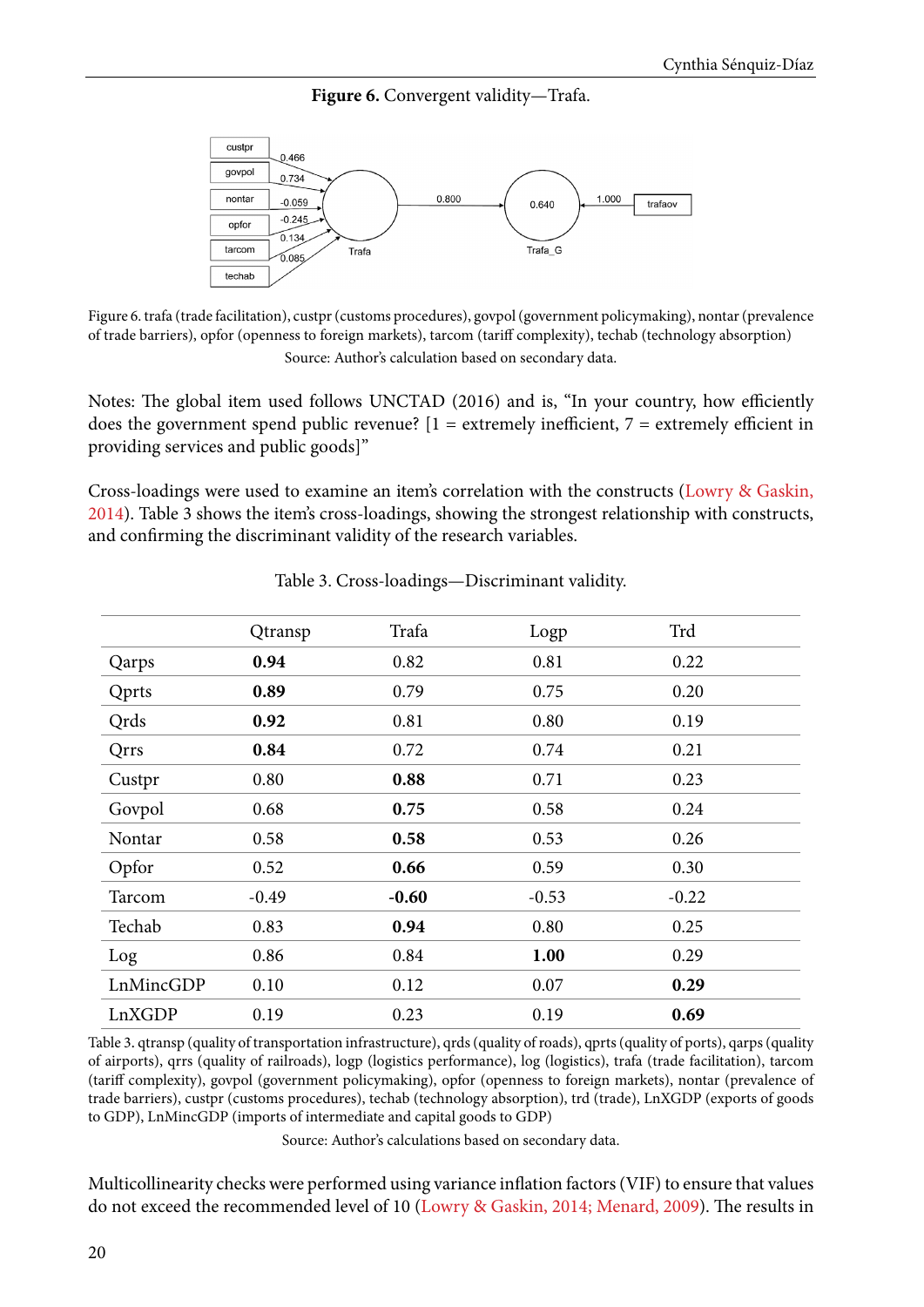Table 4 show that multicollinearity is not a problem (<10).

| Indicator    | <b>VIF</b> |
|--------------|------------|
| Qarps        | 4.34       |
| <b>Qprts</b> | 3.81       |
| Qrds         | 4.09       |
| Qrrs         | 2.26       |
| Log          | 1.00       |
| Custpr       | 4.80       |
| Govpol       | 3.17       |
| Nontar       | 2.27       |
| Opfor        | 1.89       |
| Tarcom       | 1.40       |
| Techab       | 2.79       |
| LnMincGDP    | 4.85       |
| LnXGDP       | 4.85       |

Table 4. Indicator's variance inflation factor.

Table 4. qarps (quality of airports), qprts (quality of ports), qrds (quality of roads), qrrs (quality of railroads), log (logistics), custpr (customs procedure), govpol (government policymaking), nontar (prevalence of trade barriers), opfor (openness to foreign markets), tarcom (tariff complexity), techab (technology absorption), LnmincGDP (imports of intermediate and capital goods to GDP), LnXGDP (exports of goods to GDP)

Source: Author's calculation based on secondary data.

The indicator's outer weights (w) determine the relative significance of the formative constructs based on the construct's multiple regressions on its set of indicators ([Hair et al., 2017\)](#page-19-0). Whether w is not substantial, the outer loadings (l) are considered when deciding whether to remove an indicator ([Hair et al., 2017\)](#page-19-0). Table 5 verifies the results, showing each indicator's importance on the corresponding construct definition.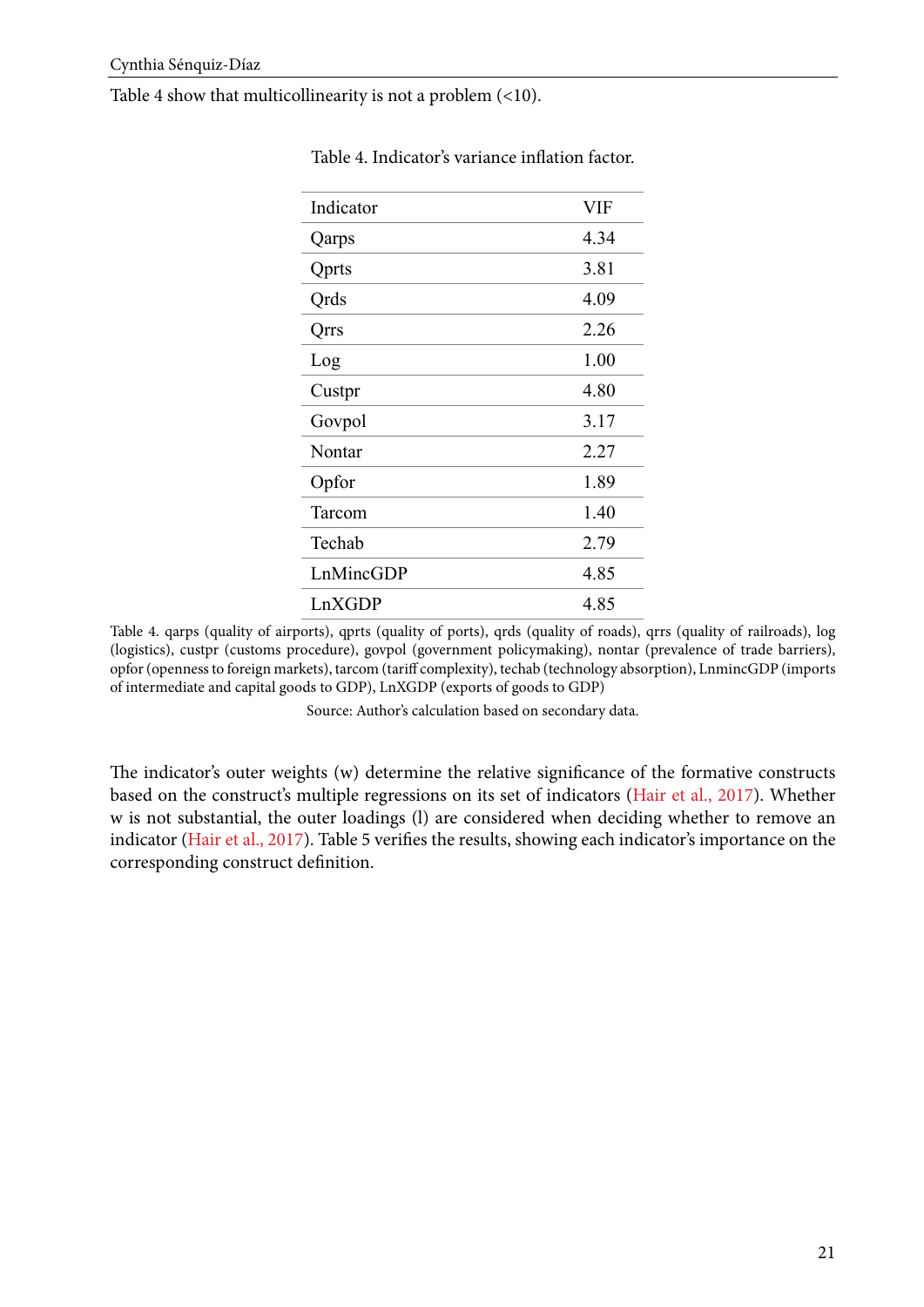|         | Indicator | Weight  | T-statistic | Loading | T-statistic |
|---------|-----------|---------|-------------|---------|-------------|
| Qtransp | qarps     | 0.39    | $4.82***$   | $- -$   |             |
|         | qprts     | 0.18    | $2.58***$   | $-$     |             |
|         | qrds      | 0.24    | $3.66***$   | --      |             |
|         | qrrs      | 0.27    | $5.51***$   | $- -$   | $- -$       |
| Trafa   | tarcom    | $-0.20$ | $-3.75***$  | --      |             |
|         | govpol    | $-0.02$ | $-0.34$     | 0.75    | $18.57***$  |
|         | opfor     | 0.06    | 0.97        | 0.66    | $13.75***$  |
|         | nontar    | 0.02    | 0.39        | 0.68    | $14.19***$  |
|         | custpr    | 0.26    | $2.36**$    | --      |             |
|         | techab    | 0.63    | $7.81***$   | $- -$   | --          |
| Trd     | LnMincGDP | $-1.58$ | $-2.33**$   |         |             |
|         | LnXGDP    | 2.10    | $3.35***$   |         |             |

Table 5. Outer weights and loadings.

Table 5. qtransp (quality of transportation infrastructure), qrds (quality of roads), qprts (quality of ports), qarps (quality of airports), qrrs (quality of railroads), trafa (trade facilitation), tarcom (tariff complexity), govpol (government policymaking), opfor (openness to foreign markets), nontar (prevalence of trade barriers), custpr (customs procedures), techab (technology absorption), trd (trade), LnXGDP (exports of goods to GDP), LnMincGDP (imports of intermediate and capital goods to GDP)

Source: Author's calculation based on secondary data.

Notes: \*\*\* and \*\* represent significance at the 1% and 5% level, respectively.

# **4.3. STRUCTURAL MODEL—INNER ASSESSMENT**

The inner evaluation of the structural model was performed before further analyses ([Hair](#page-19-0) [et al., 2017\)](#page-19-0). Collinearity was considered, along with evaluation of the coefficient of determination (R2), hypothesis testing, and effect sizes (f2). The model assessment must consider VIF values between constructs to prevent overestimation of findings. Table 6 shows that multicollinearity is not a concern, as values are less than the highest suggested threshold (<10).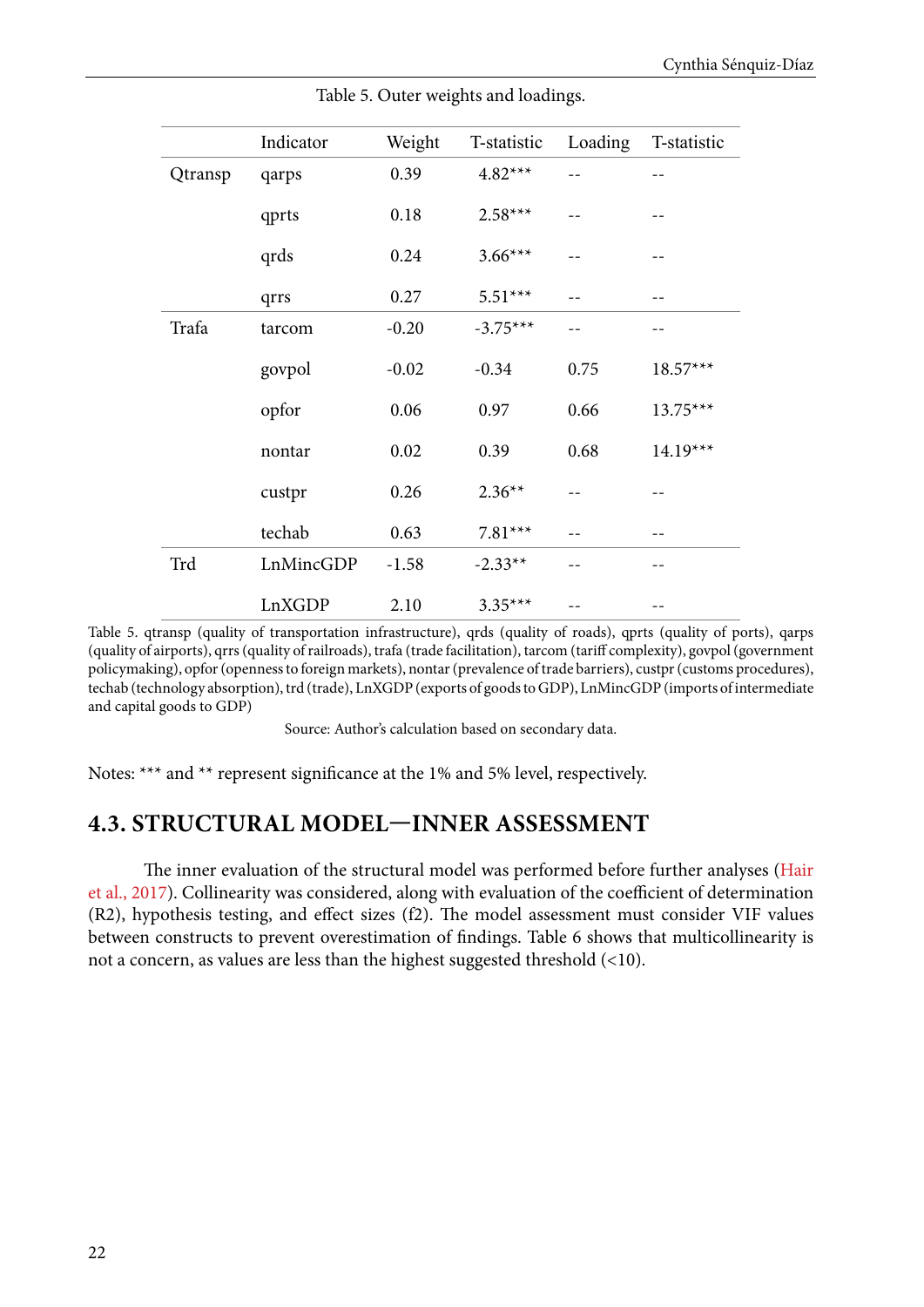| Path relationship                | VIF  |
|----------------------------------|------|
| $\text{Trafa} > \text{Trd (H1)}$ | 4.95 |
| $Q$ transp > Logp (H2)           | 1.00 |
| $Q$ transp > Trafa (H3)          | 4.03 |
| $Q$ transp > Trd (H4)            | 5.70 |
| Logp > Trafa (H6)                | 4.03 |
| Logp > Trd(H7)                   | 4.61 |

Table 6. Construct's relationship variance inflation factor.

Table 6. trafa (trade facilitation), trd (trade), qtransp (quality of transportation infrastructure), logp (logistics performance)

Source: Author's calculation based on secondary data.

The R2 values explain a model's prediction by considering the sum of other constructions' impacts on an endogenous construct to establish its relationship [\(Hair et al., 2017](#page-19-0)). The results of the R2 and significant t-statistics are presented in Table 7.

Table 7. Structural model—R2 results.

| T-statistic<br>R <sub>2</sub> |
|-------------------------------|
| $31.60***$<br>0.75            |
| 42.19***<br>0.79              |
| $2.38**$<br>0.10              |
|                               |

Table 7. logp (logistics performance), trafa (trade facilitation) trd (trade)

Source: Author's calculation based on secondary data.

Notes: \*\*\* and \*\* represent significance at the 1% and 5% level, respectively.

The bootstrapping procedure, a non-parametric method, was used to identify the structural relationships of the model (hypothesis testing) [\(Hair et al., 2017](#page-19-0)). As shown in Figure 7, estimations were based on 5,000 iterations (two-tailed at the 5% significance level). The values embedded in the arrows represent the t-statistics; they were used to assess the significance of the hypotheses based on the following thresholds: 2.58 ( $\alpha$  = 0.01), 1.96 ( $\alpha$  = 0.05), and 1.65 ( $\alpha$  = 0.10).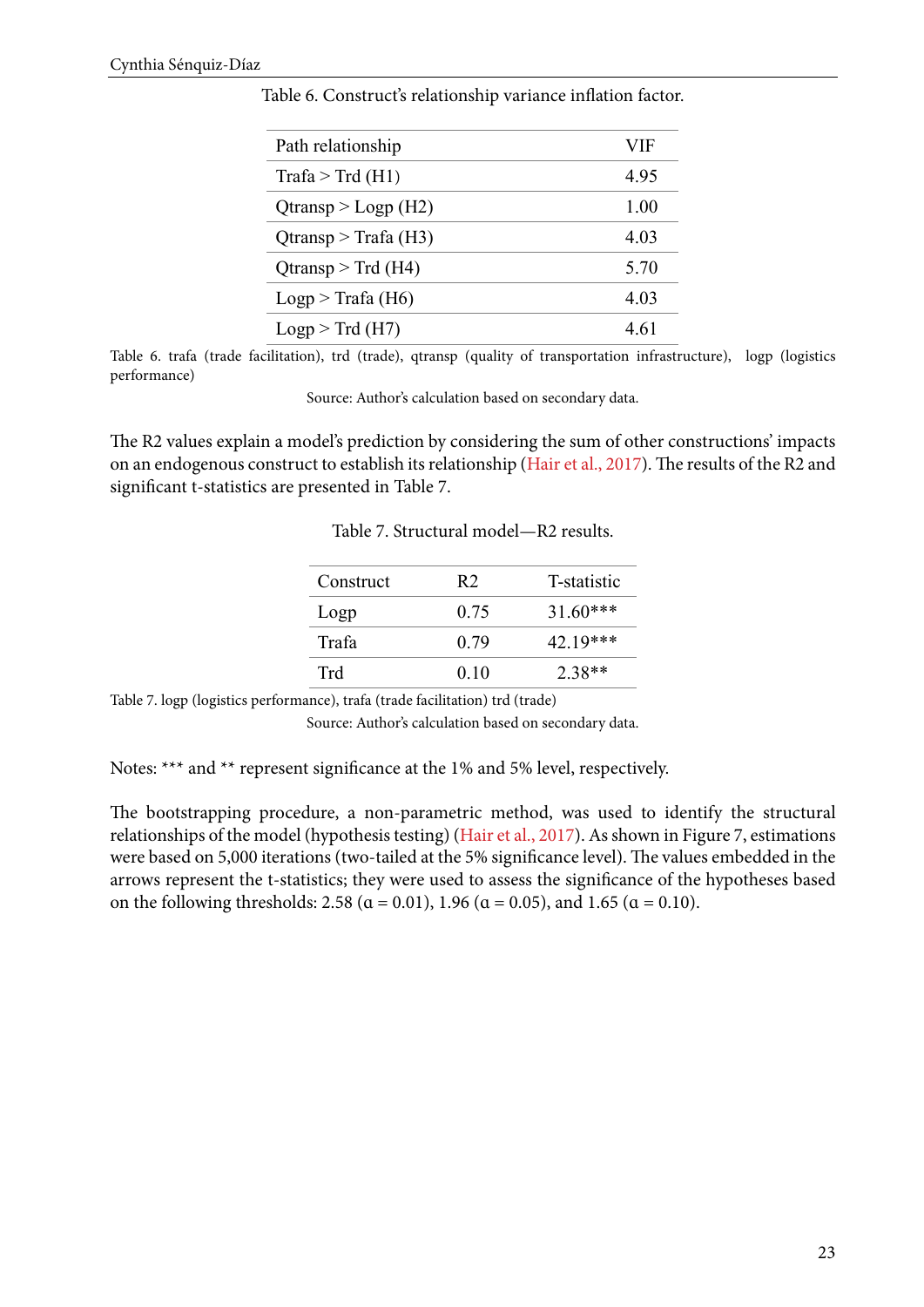

**Figure 7.** Bootstrapping results.

Figure 7. qtransp (quality of transportation infrastructure), qrds (quality of roads), qprts (quality of ports), qarps (quality of airports), qrrs (quality of railroads), logp (logistics performance), log (logistics), trafa (trade facilitation), tarcom (tariff complexity), govpol (government policymaking), opfor (openness to foreign markets), nontar (prevalence of trade barriers), custpr (customs procedures), techab (technology absorption), trd (trade), LnXGDP (exports of goods to GDP), LnMincGDP (imports of intermediate and capital goods to GDP)

Source: Author's calculation based on secondary data.

Notes: T-statistics denote a positive coefficient, since there is a no sign change default implemented in SmartPLS version 3.2.8 and later [\(https://www.smartpls.com/documentation/algorithms-and](https://www.smartpls.com/documentation/algorithms-and-techniques/bootstrapping)[techniques/bootstrapping\)](https://www.smartpls.com/documentation/algorithms-and-techniques/bootstrapping).

The PLS algorithm analyzes the hypothesized relationships between the constructs through the path coefficients, where larger values indicate a stronger relationship [\(Hair et al., 2017\)](#page-19-0). Previous bootstrapping results were used to examine t-statistics thresholds. f2 may be used to assess the relationships in the structural model, revealing (1) the practical and managerial relevance of the effects [\(Benitez, Henseler, Castillo, & Schuberth, 2020\)](#page-19-0) and (2) the relative impact of a predictor in an endogenous construct regardless of the sample size ([Hair et al., 2017\)](#page-19-0). This study employed [Cohen's \(1988\)](#page-19-0) and [Sawilowsky's \(2009\)](#page-21-0) effect size interpretation. Table 8 summarizes the results supporting the direct hypotheses, except for H1, H4, and H7.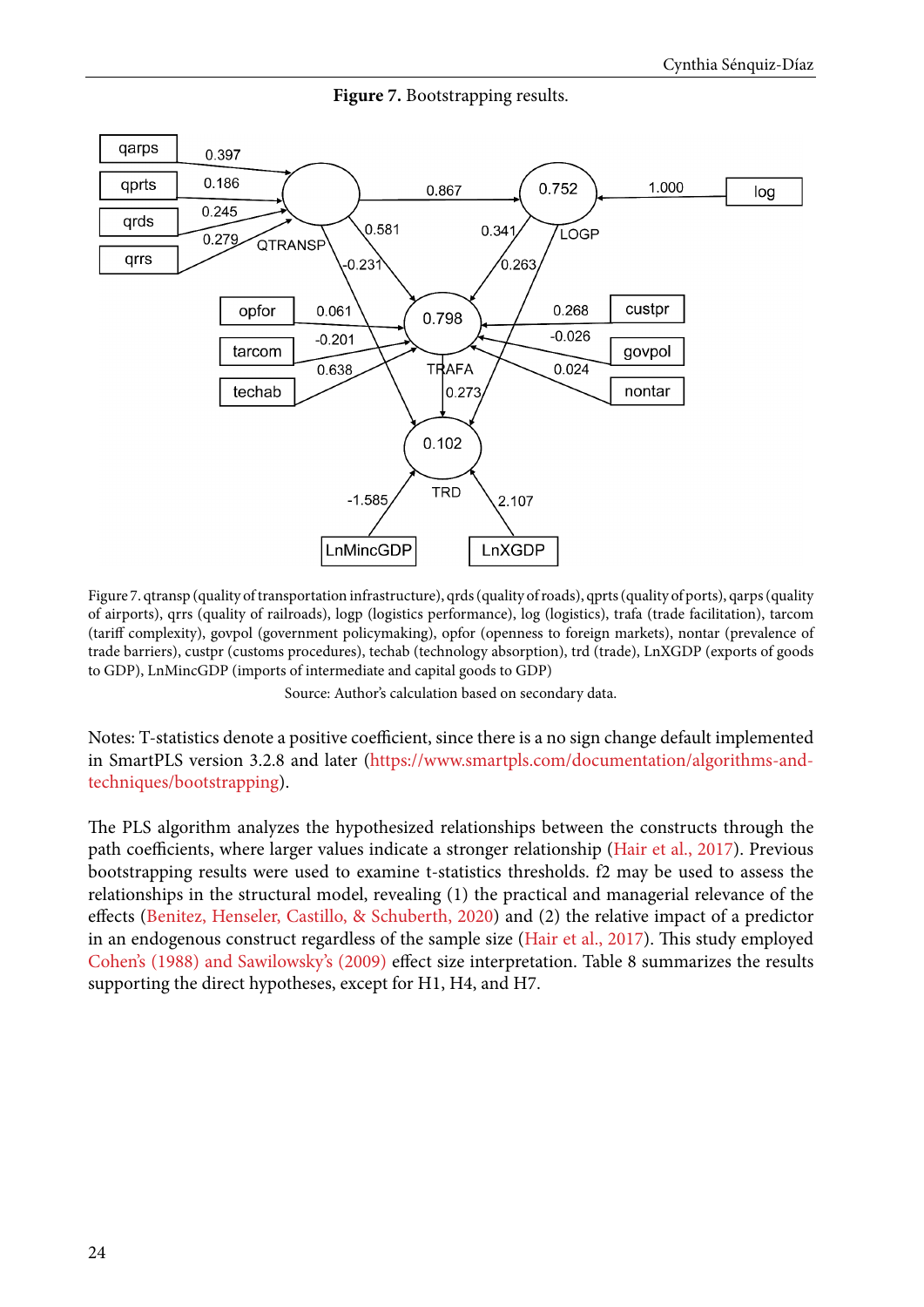| Path Relationship               | Sample  | <b>SD</b> | T-statistic | F <sub>2</sub> | Type      | Decision      |
|---------------------------------|---------|-----------|-------------|----------------|-----------|---------------|
| $\text{Trafa} > \text{Trd(H1)}$ | 0.27    | 0.18      | 1.48        | 0.01           | no effect | not supported |
| $Q$ transp > Logp (H2)          | 0.86    | 0.01      | $64.06***$  | 3.03           | huge      | supported     |
| $Q$ transp > Trafa (H3)         | 0.58    | 0.07      | $7.44***$   | 0.41           | large     | supported     |
| Qtransp $>$ Trd (H4)            | $-0.23$ | 0.20      | $-1.11$     | 0.01           | no effect | not supported |
| Logp > Trafa (H6)               | 0.34    | 0.07      | $4.29***$   | 0.14           | small     | supported     |
| Logp > Trd(H7)                  | 0.26    | 0.17      | 1.44        | 0.01           | no effect | not supported |

Table 8. Results for direct hypotheses and effect sizes.

Table 8. trafa (trade facilitation), trd (trade), qtransp (quality of transportation infrastructure), logp (logistics performance)

Source: Author's calculation based on secondary data.

Notes: SD, standard deviation; \*\*\* represents significance at the 1% level.

To examine the indirect effects of transport and logistics proposed by H5 and H8, this study followed the mediation analysis recommended by [Zhao et al. \(2010\)](#page-22-0) and [Hair et al. \(2017\),](#page-19-0) as shown in Figure 8. Path coefficients and P-values were used in the analysis, while the effect sizes were based on [Cohen's \(1988\)](#page-19-0) and [Sawilowsky's \(2009\)](#page-21-0) rules. Thus, P3 represents the direct effect; P1\*P2 is the indirect effect; and the total effect is the sum of both indirect and direct effects. This procedure identifies whether the direct effects of the independent variables in trade facilitation are strong enough to enhance trade. Tables 9 and 10 present the results.





Figure 8. X (independent variable), Y (endogeneous variable), M (mediator variable) Source: Author's elaboration.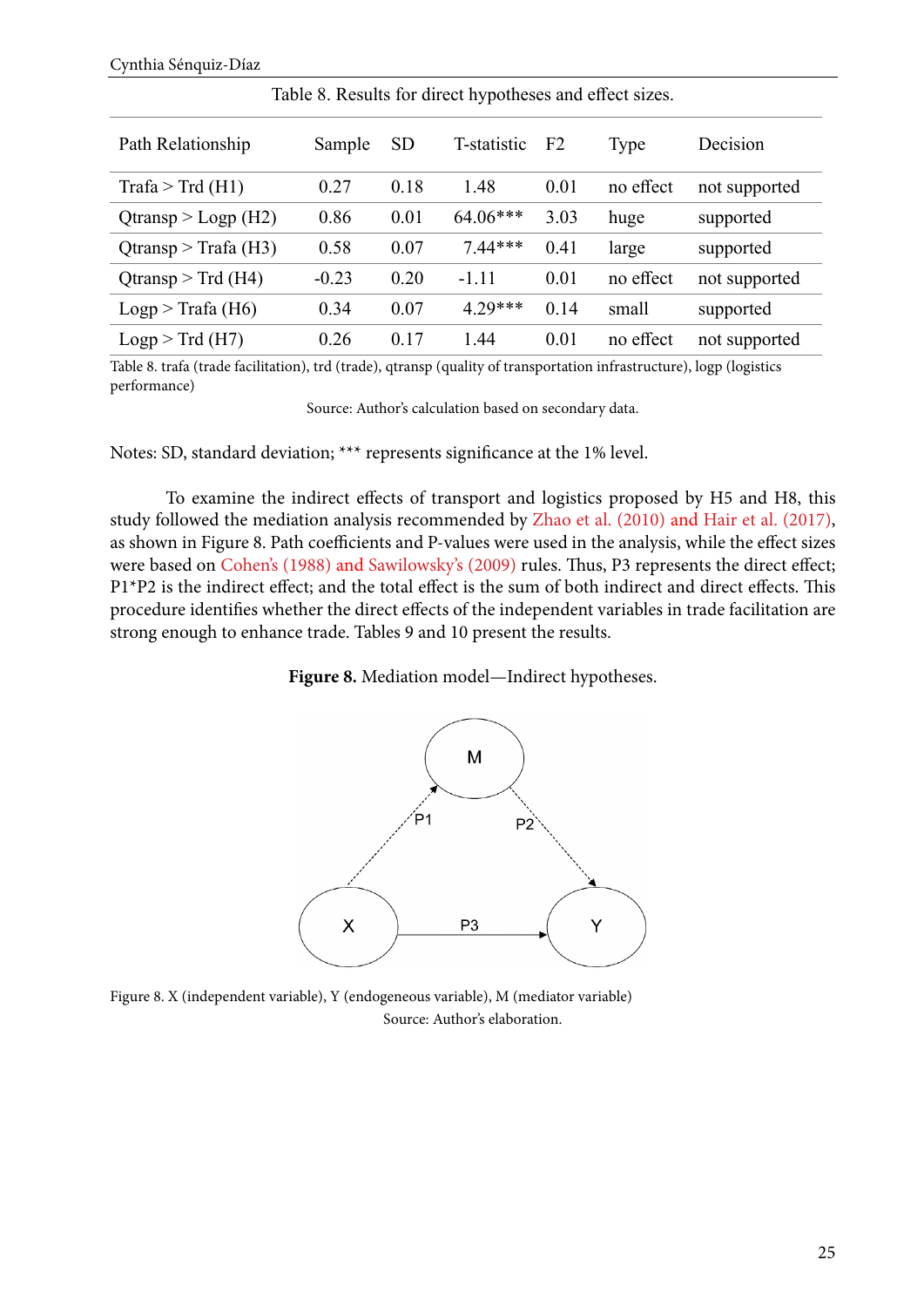| Path relationship       | Path coefficient P-value |         |  |
|-------------------------|--------------------------|---------|--|
| $Q$ transp > Trd (P3)   | $-0.23$                  | 0.23    |  |
| $Q$ transp > Trafa (P1) | 0.58                     | < 0.001 |  |
| Trafa > Trd $(P2)$      | 0.27                     | 0.13    |  |
|                         |                          |         |  |

#### Table 9. Analysis for H5.

Table 9. qtransp (quality of transportation infrastructure), trd (trade), trafa (trade facilitation) Source: Author's calculation based on secondary data.

The analysis for H5 indicates that P3 = -0.23 and P1\*P2 = 0.15. Therefore, the total effect size is -0.08. The indirect path relationships are positive, and the P-value is statistically significant at the 1% level. While the quality of transportation infrastructure has an influencing effect on trade facilitation, the findings confirm that it is not enough to enhance trade. Therefore, H5 is not supported.

| Path relationship  | Path coefficient | P-value |
|--------------------|------------------|---------|
| Logp > Trd(P3)     | 0.26             | 0.13    |
| Logp > Trafa (P1)  | 0.34             | < 0.001 |
| Trafa > Trd $(P2)$ | 0.27             | 0.13    |

#### Table 10. Analysis for H8.

Table 10. logp (logistics performance), trd (trade), trafa (trade facilitation)

Source: Author's calculation based on secondary data.

The results for H8 show that P3 = 0.26 and P1\*P2 = 0.09, indicating a total effect size of 0.35. In addition, the indirect path relationship has a positive direction and a statistical P-value at the 1% level, showing the indirect significance of logistics with a larger effect size for trade facilitation on trade, lending support to H8.

# **5. DISCUSSION**

This research aimed to analyze the simultaneous direct and indirect effects among transportation infrastructure, logistics, trade facilitation, and trade. The PLS-SEM method was applied using a sample of 80 countries for 2012, 2014, and 2016. The study proposed that trade facilitation (H1), the quality of transportation infrastructure (H4), and logistics (H7) have positive effects on trade but found no significant direct effects. Nonetheless, the quality of transportation infrastructure proved to have a vast and significant positive effect size on logistics (H2) and a large effect size on trade facilitation (H3). Moreover, logistics has a positive effect on trade facilitation significant at the 1% level, albeit with a small effect size (H6). These results show that existing resources are not sufficient to enhance global trade among countries. The findings from the mediation analyses demonstrate the indirect effects of transportation infrastructure and logistics. Logistics has a stronger and larger effect size on trade via trade facilitation (H8) than transportation infrastructure does (H5). Thus, the significance of transportation infrastructure and logistics in trade should not be neglected, as the private sector (i.e., logistics providers) play a large and relevant role in practice.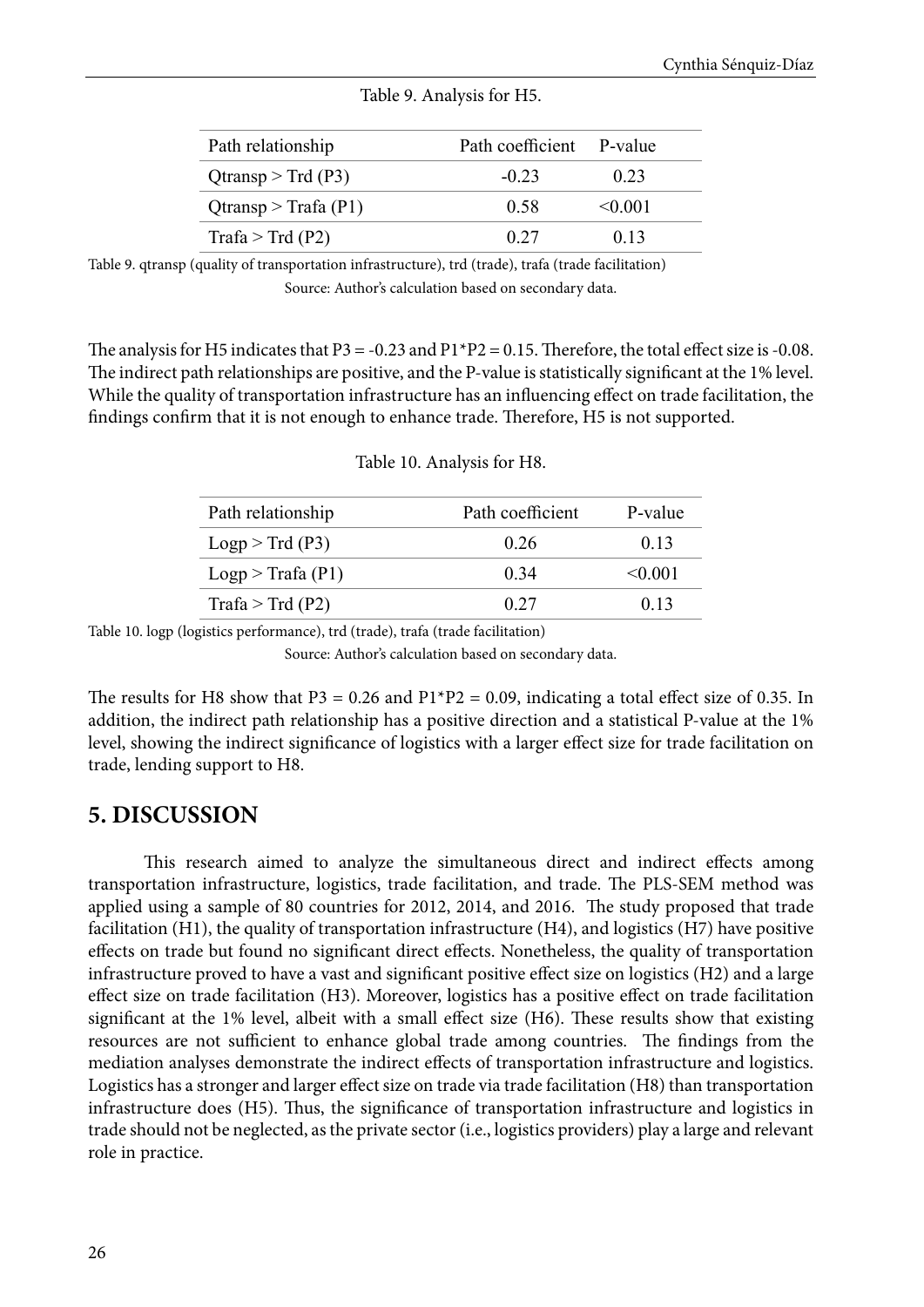## **CONCLUSION**

This investigation extends current research and theory, providing evidence of the simultaneous effects of different variables in diverse contexts in a theoretical model. Hence, it contributes to the international business field by increasing understanding of how stakeholders cope with global challenges ([Buckley, Doh, & Benischke, 2017](#page-19-0)). The research shows that incorporating the RBV, RD theory, and stakeholder theory in economic and social capital domains helps close the gaps between interdisciplinary and international business research. This study confirms the need for greater interaction among various stakeholders, both within and across borders. The positive effect of transportation infrastructure quality on logistics demonstrates the implications of RD of an economy. Governments and business leaders should collaborate to address common trade-related concerns so that businesses of all sizes can participate in global markets and geographic prospects, as suggested by stakeholder theory. Moreover, the increased engagement of the private sector (i.e., logistics providers) boosts government capital spending, leading to more industrial and firm-oriented policies in public management.The results show that trade facilitation implementation currently pursued by governments are insufficient to enhance trade. The findings indicate that business leaders value trade facilitation efforts from two points of view. The first perspective is ascribed to the relative importance of issues commonly addressed in trade agreements by governments and traderelated organizations, namely, tariff complexity, customs procedures, and technology absorption. The complexity of tariffs negatively affects trade facilitation. Therefore, tariff complexity may be a real burden affecting business opportunities for countries willing to increase their participation in global markets, as suggested by [Hoekman and Nicita \(2008\)](#page-20-0) and the [International Trade Forum](#page-20-0)  [\(2013\).](#page-20-0) As expected, improved customs procedures are a positive determinant of trade facilitation ([Wilson et al., 2005](#page-22-0)) as its inefficiency jeopardizes international trade. Technology absorption also has a significant effect on trade facilitation. It provides better ways of working, including sharing information ([UNCTAD, 2016](#page-22-0)) and facilitating trade increases ([Freund & Weinhold, 2004](#page-19-0)) while supporting better decision-making, particularly in foreign businesses. The second view of business leaders about of trade facilitation suggests there are exclusive and positive effects of government transparency in policymaking, opening to foreign markets, and non-tariff barriers. These findings suggest that government spending on these factors may favor the formulation of policies and regulations that increase trade facilitation. For instance, government policymaking transparency underlines the need to share information between stakeholders. Leaders may relate such importance to lowering transaction costs, reducing additional time for cross-border trade, and avoiding mistakes in shipping documentation, as suggested by [UNCTAD \(2016\)](#page-22-0). Openness to foreign markets supports the interests of engaging in trade activities. In addition, the prevalence of non-tariff barriers is positive and significant for trade facilitation measurements. Since non-tariff barriers impact the competition of imported goods in the local country, this result could imply a protectionist measurement for foreign competition avoidance, which is highly present in regional trade. The study reveals far-reaching consequences for government officials and managers. First, possibilities in new global markets suggest that resources and networks are more important than ever, especially for countries willing to increase global exchanges. This requires a wider perspective than simply working on resources provided by the government. For example, a country's network development may enable a firm to minimize sourcing and inventory expenses while sustaining the efficiency of vertical global value chains. Similarly, companies may enhance short-term planning, providing the flexibility required for strategy formulation and last-minute implementation.

Logistics integration into the trade facilitation framework has the greatest impact on trade, deserving more government managerial attention. While transportation infrastructure has a significant and operational effect on logistics, governments should consider other factors before investing in new construction of these hard assets. In this way, governments should not exclusively depend on their transportation infrastructure quality while reducing their public capital investment competition with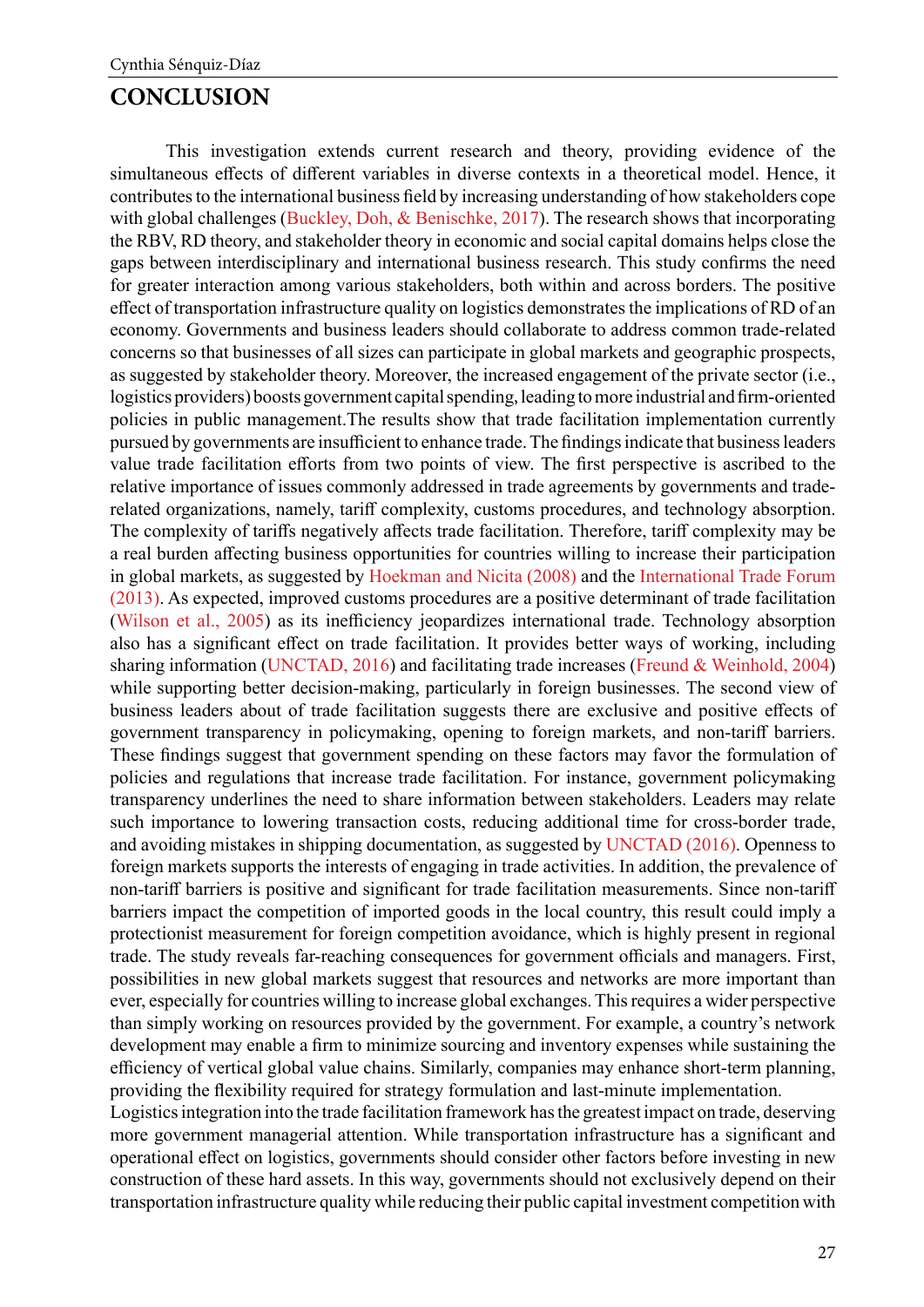essential sectors, such as health. Such considerations and strategies could motivate, for example, non-exporting firms to adopt an export-led strategy regardless of their size and length of existence as well as open opportunities to augment imports to boost competitiveness. These remarks should not imply that the quality of transportation infrastructure is not relevant; instead, they highlight the significance of a country's network of services infrastructure. Inefficiency, lack of progress and collaboration, and non-tariff trade-related obstacles adversely put nations and businesses at risk. As a result, governments should consider logistics providers as crucial trade facilitation stakeholders to promote a more efficient corporate environment. Trade facilitation challenges remain, and further benefits may vary between countries by increasing logistics efficiency and resource use. Larger economies, for example, could develop service-oriented strategies, while smaller economies could develop opportunities to integrate tangible and non-tangible resources. In addition, countries transitioning from an agriculture-based economy to a more industrialized structure highly dependent on global value chains may increase their market benefits. This study concludes that additional elements must be considered when creating and executing tailored methods to boost a country's international trade, particularly to facilitate the import of goods. On the one hand, logistics stakeholders provide supplementary measures to optimize value chains without using additional economic and human resources from the government. On the other hand, the private sector must contribute to these issues with efficiency and a true desire to work alongside government officials. Overall, additional benefits can be achieved from actual implementation in which trade facilitation and logistics undoubtedly provide an interface and a stronger nexus for the government and business. This study has the following limitations. This study focused on fundamental trade components affecting a country's participation in foreign markets. However, other factors, such as the quality of education, should be considered. Another research opportunity is to analyze and make comparisons based on a country's development stage to identify demand. Regarding trade facilitation, for example, research employing cluster analyses is recommended to examine the advances in trade facilitation, particularly in least developed and developing countries. In addition, there are opportunities to perform longitudinal studies on the effects of logistics as more secondary data become available. Furthermore, studies analyzing institutional factors that promote a better logistics environment should be undertaken.

# **ACKNOWLEDGMENTS**

The author declares that no research funding was received for this work. The current research is derived from [Sénquiz-Díaz \(2021c\)](#page-21-0), to which some parts may converge.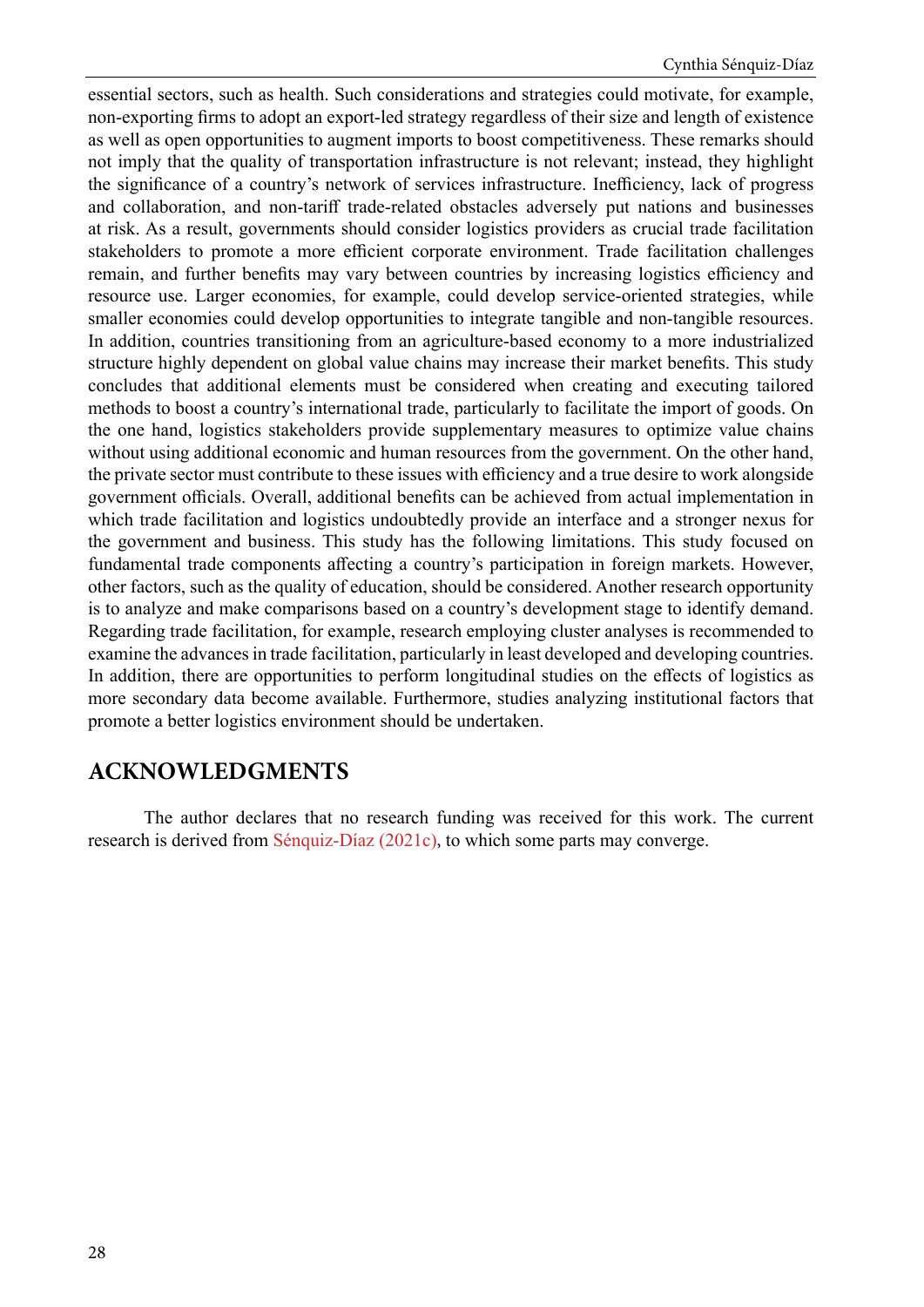# **REFERENCES**

- Arvis, J., Ojala, L., Wiederer, C., Shepherd, B., Raj, A., & Kiiski, T. (2018). Connecting to compete: Trade logistics in the global economy. World Bank. <https://doi.org/10.1596/29971>
- Behar, A., Manners, P., & Nelson, B. (2013). Exports and international logistics. *Oxford Bulletin of Economics and Statistics, 75*(6), 855–886. <https://doi.org/10.1111/j.1468-0084.2012.00715.x>
- Benitez, J., Henseler, J., Castillo, A., & Schuberth, F. (2020). How to perform and report an impactful analysis using partial least squares: Guidelines for confirmatory and explanatory IS research. *Information & Management, 57*(2), 103168. <https://doi.org/10.1016/j.im.2019.05.003>
- Buckley, P., Doh, J., & Benischke, M. (2017). Towards a renaissance in international business research? Big questions, grand challenges, and the future of IB scholarship. *Journal of International Business Studies, 48*, 1045–1064. <https://doi.org/10.1057/s41267-017-0102-z>
- Cheah, J.-H., Sarstedt, M., Ringle, C., Ramayah, T., & Ting, H. (2018). Convergent validity assessment of formatively measured constructs in PLS-SEM: On using single-item versus multi-item measures in redundancy analyses. *International Journal of Contemporary Hospitality Management, 30*(11), 3192–3210. <https://doi.org/10.1108/IJCHM-10-2017-0649>
- Cipollina, M., & Demaria, F. (2020). The trade effect of the EU's preference margins and non-tariff barriers. *Journal of Risk and Financial Management, 13*(9), 203. <http://dx.doi.org/10.3390/jrfm13090203>
- Cohen, J. (1988). *Statistical power analysis for the behavioral sciences*, 2nd ed. Hillsdale, NJ: Erlbaum.
- Coltman, T., Devinney, T., Midgley, F., & Venaik, S. (2008). Formative versus reflective measurement models: Two applications of formative measurement. *Journal of Business Research, 61*(12), 1250–1262. <https://doi.org/10.1016/j.jbusres.2008.01.013>
- D'Aleo, V., & Sergi, B. (2017). Does logistics influence economic growth? The European experience. *Management Decision, 55*(8), 1613–1628. <https://doi.org/10.1108/MD-10-2016-0670>
- Fernández-Núñez, T., Maesso, M., & Márquez, M. (2017). The role of imported inputs and FDI on economic growth: Evidence from emerging and advanced economies. *Revista de Economía Mundial, 45*, 65–86. Retrieved from <http://www.redalyc.org/articulo.oa?id=86650984004>
- Freund, C., & Weinhold, D. (2004). The effect of the internet on international trade. *Journal of International Economics, 62*(1), 171–189. [https://doi.org/10.1016/S0022-1996\(03\)00059-X](https://doi.org/10.1016/S0022-1996(03)00059-X)
- Gani, A. (2017). The logistics performance effect in international trade. *The Asian Journal of Shipping and Logistics, 33*(4), 279–288. <https://doi.org/10.1016/j.ajsl.2017.12.012>
- Grainger, A. (2011). Trade facilitation: A conceptual review. *Journal of World Trade*, *45*(1), 39–62. Retrieved from<http://eprints.nottingham.ac.uk/id/eprint/1769>
- Hair, J., Hult, G., Ringle, C., & Sarstedt, M. (2017). *A primer on partial least squares structural equation modeling (PLS-SEM),* 2nd ed. Sage Publications.
- Hair, J., Risher, J., Sarstedt, M., & Ringle, C. (2019). When to use and how to report the results of PLS-SEM. *European Business Review, 31*(1), 2–24. <https://doi.org/10.1108/EBR-11-2018-0203>
- Hausman, W., Lee, H., & Subramanian, U. (2013). The impact of logistics performance on trade. *Production and Operations Management, 22*(2), 236–252. <https://doi.org/10.1111/j.1937-5956.2011.01312.x>
- Helpman, H., & Krugman, P. (1989). *Trade policy and market structure*. Cambridge: The MIT Press.
- Herzer, D. (2007). How does trade composition affect productivity? Evidence for Chile. *Applied Economic Letters, 14*, 909–9212.<https://doi.org/10.1080/13504850600690012>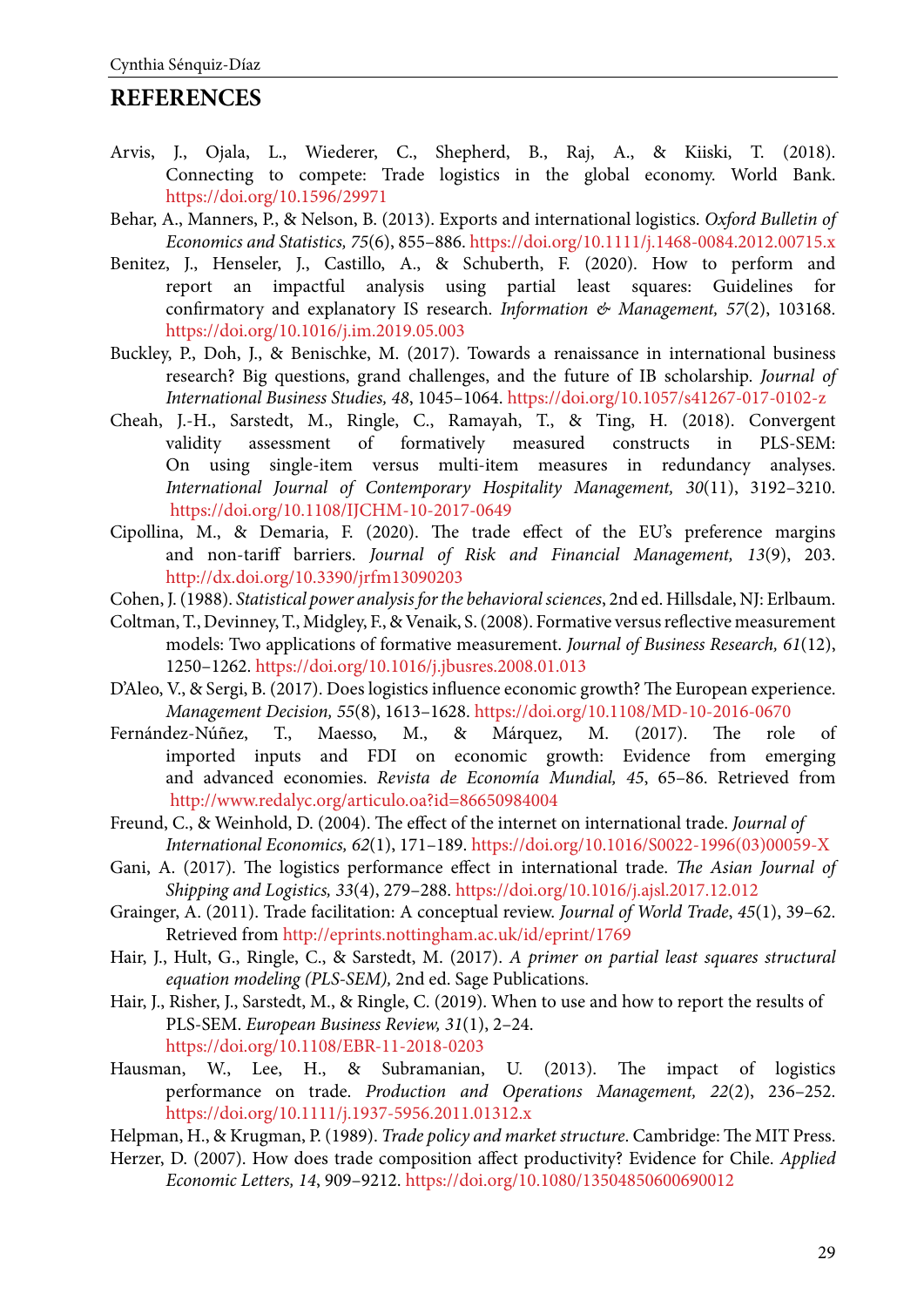- <span id="page-19-0"></span>Hill, C. (2011). *International business: Competing in the global marketplace*. New York: McGraw-Hill Irwin.
- Hoekman, B. (2012). A 21st century trade agenda: Global supply chains and logistics services. World Bank. Retrieved from

[https://www.wto.org/english/forums\\_e/public\\_forum12\\_e/art\\_pf12\\_e/art5.htm](https://www.wto.org/english/forums_e/public_forum12_e/art_pf12_e/art5.htm)

- Hoekman, B., & Nicita, A. (2008). Trade policy, trade costs and developing country trade. World Bank, Policy Research Working Paper 4797. <https://doi.org/10.1596/1813-9450-4797>
- Hoekman, B., & Nicita, A. (2010). Assessing the Doha Round: Market access, transactions costs and aid for trade facilitation. *The Journal of International Trade & Economic Development, 19*(1), 65–79.<https://doi.org/10.1080/09638190903327476>
- Hummels, D. (2007). Transportation costs and international trade in the second era of globalization. *Journal of Economic Perspectives, 21*(3), 131–154. Retrieved from <https://pubs.aeaweb.org/doi/pdf/10.1257/jep.21.3.131>
- International Trade Forum. (2013). A trade facilitation agreement to increase LDC exports. <http://www.tradeforum.org/article/A-trade-facilitation-agreement-to-increase-LDC-exports/>
- Kodongo, O., & Ojah, K. (2016). Does infrastructure really explain economic growth in sub-Saharan Africa? *Review of Development Finance, 6*, 105–125. <https://doi.org/10.1016/j.rdf.2016.12.001>
- Korinek, J., & Sourdin, P. (2011). To what extent are high-quality logistics services trade facilitating? OECD Trade Policy Working Papers, No. 108, OECD Publishing. <https://dx.doi.org/10.1787/5kggdthrj1zn-en>
- Kunaka, C., Mustra, M., & Saez, S. (2013). Trade dimensions of logistics services: A proposal for trade agreements. World Bank, Policy Research Working Paper. <https://doi.org/10.1596/1813-9450-6332>
- Kuznets, S. (1959). *Six lectures on economic growth*. New York: The Free Press of Glencoe.
- Lakshmanan, T. (2008), "The wider economic benefits of transportation," *The wider economic benefits of transport: Macro-, meso- and microeconomic transport planning and investment tools.* Paris: OECD Publishing. [https://doi.org/10.1787/9789282101834-4-en.](https://doi.org/10.1787/9789282101834-4-en)
- Lean, H., Huang, W., & Hong, J. (2014). Logistics and economic development: Experience from China. *Transport Policy, 32*, 96–104.<https://doi.org/10.1016/j.tranpol.2014.01.003>
- Lee, J.-W. (1995). Capital goods imports and long-run growth. *Journal of Development Economics, 48*(1), 91–110. [https://doi.org/10.1016/0304-3878\(95\)00015-1](https://doi.org/10.1016/0304-3878(95)00015-1)
- Lian, W., Novta, N., Pugacheva, E., Timmer, Y., & Topalova, P. (2019). The price of capital goods: A driver of investment under threat. IMF Working Paper WP/19/134.
- Limão, N., & Venables, A. (2001). Infrastructure, geographical disadvantage, transport costs, and trade. *The World Bank Economic Review, 15*(3), 451–479. <https://doi.org/10.1596/1813-9450-2257>
- Lowry, P., & Gaskin, J. (2014). Partial least squares (PLS) structural equation modeling (SEM) for building and testing behavioral causal theory: When to choose it and how to use it. *IEEE Transactions on Professional Communication, 57*(2), 123–146. <https://doi.org/10.1109/TPC.2014.2312452>
- Mann, C. (2012). Supply chain logistics, trade facilitation and international trade: A macroeconomic policy view. *Journal of Supply Chain Management, 48*(3), 7–14. <https://doi.org/10.1111/j.1745-493X.2012.03270.x>
- Márquez-Ramos, L., Martínez-Zarzoso, I., & Suárez-Burget, C. (2012). Trade policy versus trade facilitation: An application using 'good old' OLS. *Economics, 6*, April 5. <http://dx.doi.org/10.5018/economics-ejournal.ja.2012-11>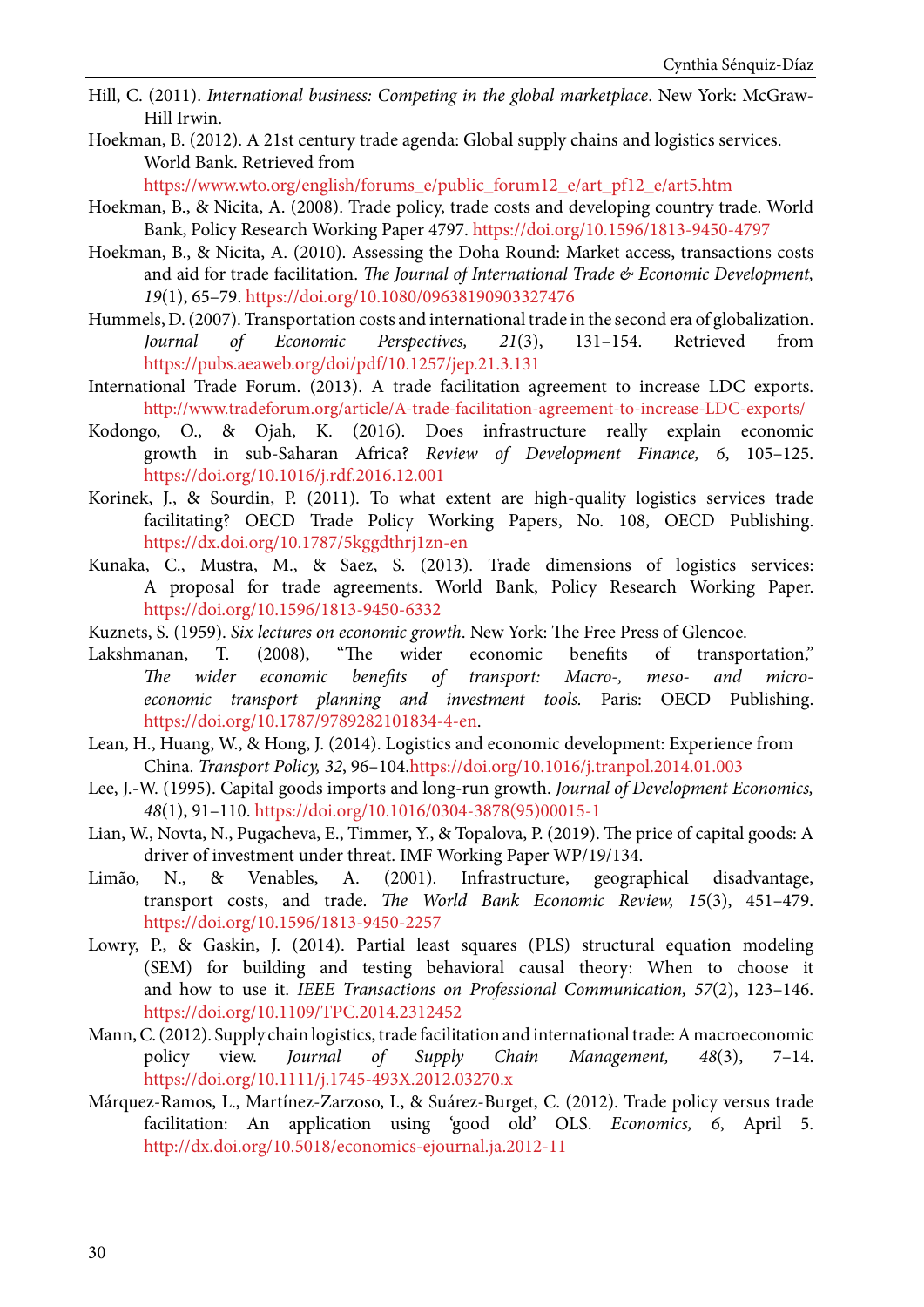- <span id="page-20-0"></span>Martí, L., Puertas, R., & García, L. (2014). Relevance of trade facilitation in emerging countries' exports. *The Journal of International Trade & Economic Development, 23*(2), 202–222. <https://doi.org/10.1080/09638199.2012.698639>
- Menard, S. (2009). *Logistic regression: From introductory to advanced concepts and applications.* Thousand Oaks, CA: Sage Publications.
- Munemo, J., Bandyopadhyay, S., & Basistha, A. (2006), "Chapter 21 foreign aid and export performance: A panel data analysis of developing countries," Lahiri, S. (Ed.), *Theory and practice of foreign aid (frontiers of economics and globalization*, Vol. 1). Bingley: Emerald Group Publishing Limited, 421–433. [https://doi.org/10.1016/S1574-8715\(06\)01021-9](https://doi.org/10.1016/S1574-8715(06)01021-9)
- Munim, Z. H., & Schramm, H.-J. (2018). The impacts of port infrastructure and logistic performance on economic growth: The mediating role of seaborne trade. *Journal of Shipping Trade, 3*, 1.<https://doi.org/10.1186/s41072-018-0027-0>
- Organisation for Economic Co-operation and Development, OECD. (2013). Understanding the value of transport infrastructure. International Transport Forum. Retrieved from <https://www.itf-oecd.org/sites/default/files/docs/13value.pdf>
- Organisation for Economic Co-operation and Development, OECD. (2020). Tackling coronavirus (COVID-19) contributing to a global effort—Trade facilitation ad COVID-19 pandemic. Retrieved from [https://read.oecd-ilibrary.org/view/?ref=130\\_130609](https://read.oecd-ilibrary.org/view/?ref=130_130609-v8jn83j1j3&title=Trade-facilitation-and-the-covid-19-pandemic) [v8jn83j1j3&title=Trade-facilitation-and-the-covid-19-pandemic](https://read.oecd-ilibrary.org/view/?ref=130_130609-v8jn83j1j3&title=Trade-facilitation-and-the-covid-19-pandemic)
- Portugal-Pérez, A., & Wilson, J. (2010). Export performance and trade facilitation reform: Hard and soft infrastructure. World Bank, Policy Research Working Paper 5261. <https://doi.org/10.1596/1813-9450-5261>
- Ringle, C. M., Wende, S., & Becker, J.M. (2015). SmartPLS 3. Bönningstedt: SmartPLS. Retrieved from<https://www.smartpls.com>
- Rodrigue, J.-P., & Comtois, C. (2017). "Transportation and commercial geography,"
- Rodrigue, J.-P., Comtois, C., & Slack, B. (Eds.), *The geography of transport systems*. New York: Routledge, 20–28.
- Sarstedt, M., Wilczynski, P., & Melewar, T. (2013). Measuring reputation in global markets—A comparison of reputation measures' convergent and criterion validities. *Journal of World Business, 48*(3), 329–339. <https://doi.org/10.1016/j.jwb.2012.07.017>
- Saslavsky, D., & Shepherd, B. (2014). Facilitating international production networks: The role of trade logistics. *The Journal of International Trade & Economic Development, 23*(7), 979–999.<https://doi.org/10.1080/09638199.2013.811534>
- Sawilowsky, S. (2009). New effect size rules of thumb. *Journal of Modern Applied Statistical Methods, 8*(2), 597–599.<https://doi.org/10.22237/jmasm/1257035100>
- Sénquiz-Díaz, C. (2021a). Effect size of logistics: Evidence from selected countries. *LOGI— Scientific Journal on Transport and Logistics, 12*(1), 123–134. <https://doi.org/10.2478/logi-2021-0012>
- Sénquiz-Díaz, C. (2021b). Transport infrastructure quality and logistics performance in exports. *Economics, 9*(1), 107–124. <https://doi.org/10.2478/eoik-2021-0008>
- Sénquiz-Díaz, C. (2021c). Trade facilitation and logistics: A management interface for government and business. Unpublished doctoral dissertation. Universidad Ana G. Méndez.
- Skorobogatova, O., & Kuzmina-Merlino, I. (2017). Transport infrastructure development performance. *Procedia Engineering, 178*, 319–329. <https://doi.org/10.1016/j.proeng.2017.01.056>
- United Nations. (2013). International merchandise trade statistics: Compilers manual, Revision 1—Department of Economics and Social Affairs, Statistics Division. Retrieved from [https://unstats.un.org/unsd/trade/publications/seriesf\\_87Rev1\\_e\\_cover.pdf](https://unstats.un.org/unsd/trade/publications/seriesf_87Rev1_e_cover.pdf)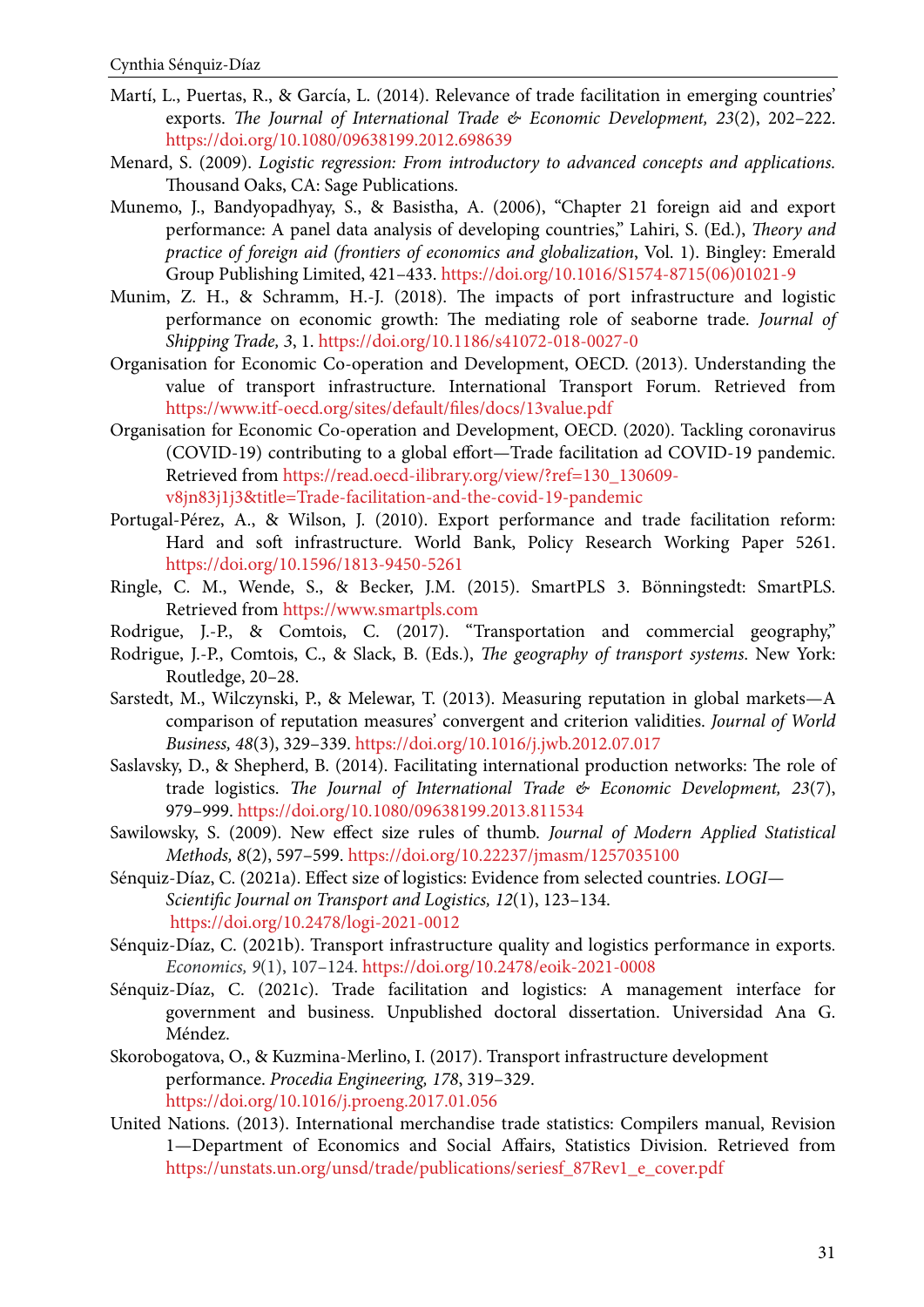<span id="page-21-0"></span>United Nations Conference on Trade and Development, UNCTAD. (2016). Trade facilitation and development—Driving trade competitiveness, border agency effectiveness and strengthened governance. Retrieved from

[https://unctad.org/system/files/official-document/dtltlb2016d1\\_en.pdf](https://unctad.org/system/files/official-document/dtltlb2016d1_en.pdf)

- Veeramani, C. (2008). Impact of imported intermediate and capital goods on economic growth: A cross country analysis. Indira Gandhi Institute of Development Research, Mumbai. <https://dx.doi.org/10.2139/ssrn.1325181>
- Wilson, J., Mann, C., & Otsuki, T. (2003). Trade facilitation and economic development: A new approach to quantifying impact. *The World Bank Economic Review, 17*(3), 367–389. <https://doi.org/10.1093/wber/lhg027>
- Wilson, J., Mann, C., & Otsuki, T. (2005). Assessing the potential benefit of trade facilitation: A global perspective. *The World Economy, 28*(6), 841–871. <https://doi.org/10.1111/j.1467-9701.2005.00709.x>
- World Trade Organization. (n.d.). Regional trade agreements. Retrieved from [https://www.wto.org/english/tratop\\_e/region\\_e/region\\_e.htm](https://www.wto.org/english/tratop_e/region_e/region_e.htm)
- Yadav, N. (2014). Impact of trade facilitation on parts and components trade. *The International Trade Journal, 28*, 287–310.<https://doi.org/10.1080/08853908.2014.922040>
- Yang, C., & Lirn, T. (2017). Revisiting the resource-based view on logistics performance in the shipping industry. *Industrial Journal of Physical Distribution & Logistics Management, 47*(9), 884–905. <https://doi.org/10.1108/IJPDLM-05-2017-0184>
- Zhang, J., Li, F., Yu, L., & Cheng, B. (2019). An assessment of trade facilitation's impacts on China's forest product exports to countries along the "Belt and Road" based on the perspective of ternary margins. *Sustainability, 11*(5), 1298. <https://doi.org/10.3390/su11051298>
- Zhao, X., Lynch, J., & Chen, Q. (2010). Reconsidering Baron and Kenny: Myths and truths about mediation analysis. *Journal of Consumer Research, 37*, 197–206. Retrieved from <https://psycnet.apa.org/doi/10.1086/651257>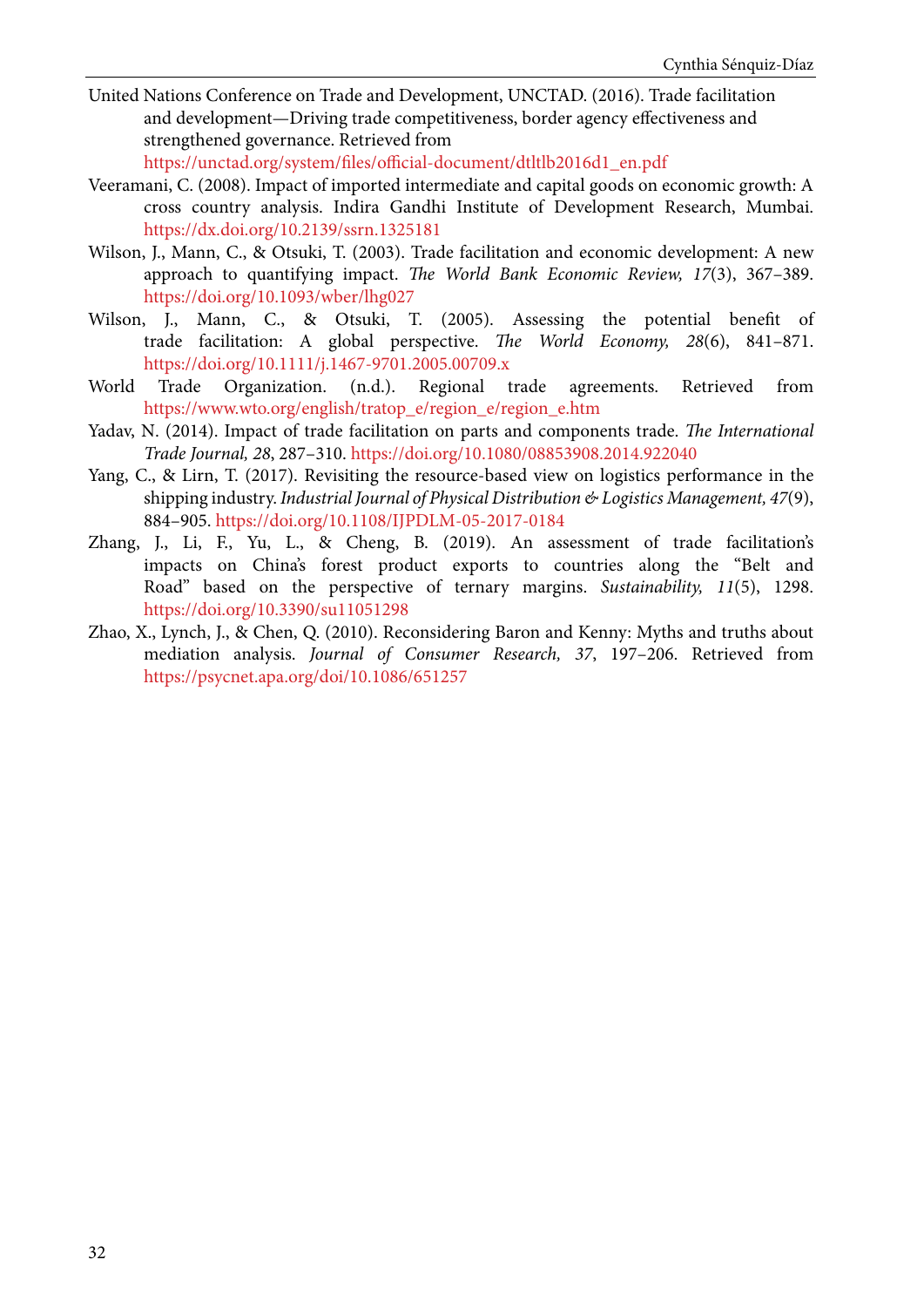### <span id="page-22-0"></span>Appendix 1. List of countries

Algeria, Argentina, Armenia, Australia, Austria, Belgium, Bolivia, Botswana, Brazil, Bulgaria, Cambodia, Cameroon, Canada, Chile, China, Colombia, Costa Rica, Croatia, Czech Republic, Denmark, Egypt, Estonia, Ethiopia, Finland, France, Georgia, Germany, Greece, Hong Kong, Hungary, India, Indonesia, Ireland, Italy, Japan, Jordan, Kazakhstan, Korea Republic, Kyrgyz Republic, Latvia, Lithuania, Luxembourg, Macedonia, Madagascar, Malaysia, Mauritania, Mexico, Moldova, Montenegro, Namibia, Netherlands, New Zealand, Nigeria, Norway, Pakistan, Panama, Perú, Philippines, Poland, Portugal, Romania, Russian Federation, Saudi Arabia, Senegal, Serbia, Slovak Republic, Slovenia, South Africa, Spain, Sweden, Switzerland, Tanzania, Thailand, Turkey, Ukraine, United Kingdom, United States, Uruguay, Vietnam, Zimbabwe

Corresponding regions: Europe and Central Asia (39 countries), Sub-Saharan Africa (11 countries), East Asia and Pacific (12 countries), Latin America (10 countries), Middle East and North Africa (4 countries), South Asia (2 countries), and North America (2 countries).